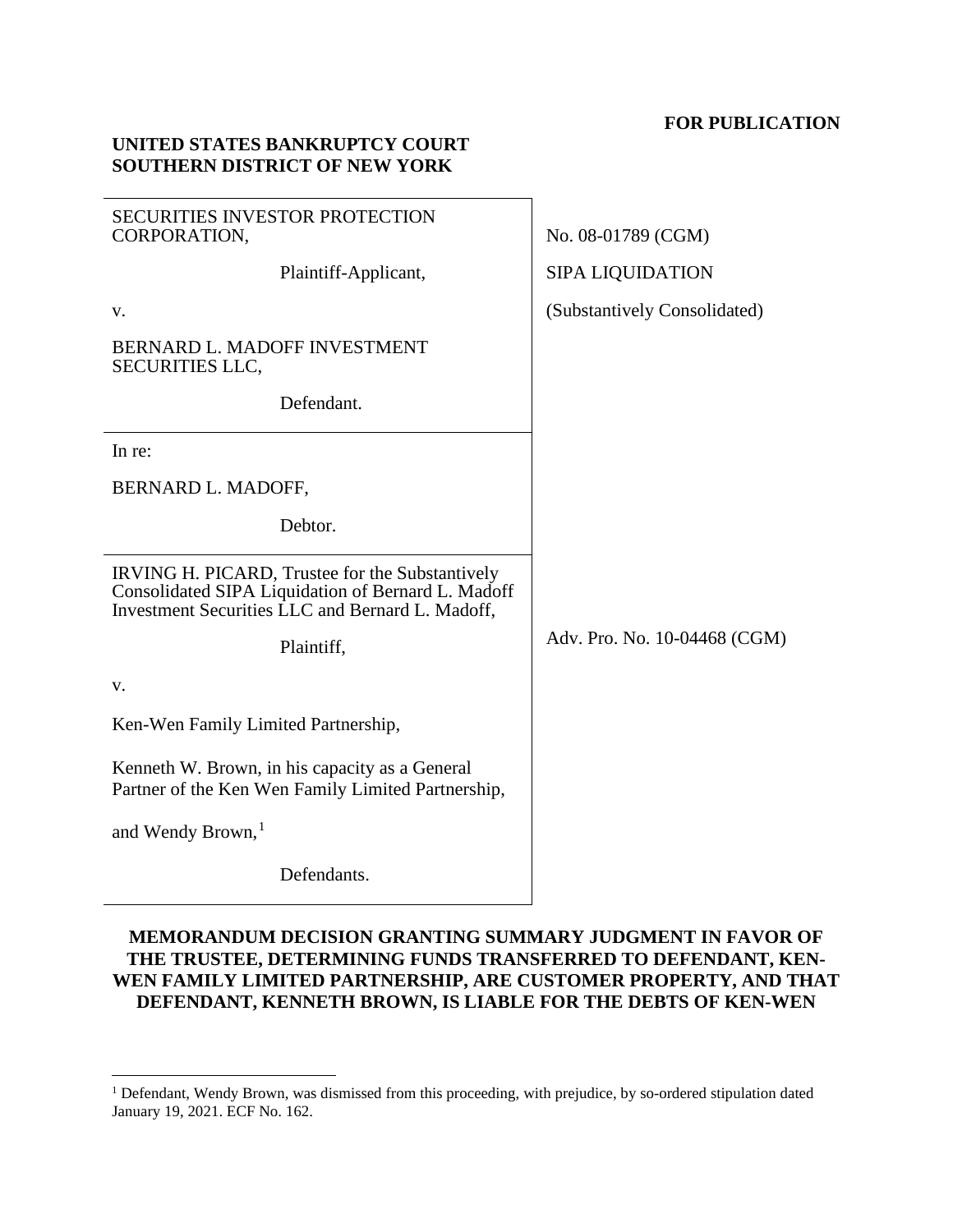# **A P P E A R A N C E S :**

YOUNG CONAWAY STARGATT & TAYLOR, LLP Attorneys for the Trustee, Irving H. Picard Rockefeller Center 1270 Avenue of the Americas Suite 2210 New York, NY 10020 BY: Christopher M. Lambe (via Zoom) Michael S. Neiburg (via Zoom)

BAKER HOSTETLER, LLP Attorneys for the Irving H. Picard, Trustee 45 Rockefeller Plaza New York, NY 10111 BY: Nicholas Cremona (via Zoom)

LAW OFFICE OF MARK S. ROHER, P.A. Attorneys for the Defendant, Kenneth Brown 1806 N. Flamingo Road, Suite 300 Pembroke Pines, FL 33028 BY: Mark S. Roher (via Zoom)

## **CECELIA G. MORRIS UNITED STATES BANKRUPTCY JUDGE**

Irving H. Picard ("Trustee"), Trustee for the Substantively Consolidated  $SIPA<sup>2</sup>$  $SIPA<sup>2</sup>$  $SIPA<sup>2</sup>$ 

Liquidation of Bernard L. Madoff Investment Securities LLC ("BLMIS<sup>[3](#page-1-1)</sup>") and Bernard L.

Madoff ("Madoff"), brings this adversary proceeding to avoid and recover fictitious profits

received by the Defendant, Ken-Wen Family Limited Partnership ("Ken-Wen"), on account of

its investment in the infamous Ponzi scheme of BLMIS and from the Defendant, Kenneth Brown

("Brown"), as a general partner of Ken-Wen. For the reasons set forth in this memorandum

decision, the Court finds the transfers were, in fact, transfers of BLMIS' customer property, and

that Brown is liable for these monies.

<span id="page-1-0"></span><sup>2</sup> SIPA means the Securities Investor Protection Act, 15 U.S.C. §§ 78aaa, *et seq.*

<span id="page-1-1"></span><sup>&</sup>lt;sup>3</sup> The term BLMIS is used only with reference to the LLC and not the sole proprietorship, which sometimes used the similar name of Bernard L. Madoff Investment Securities.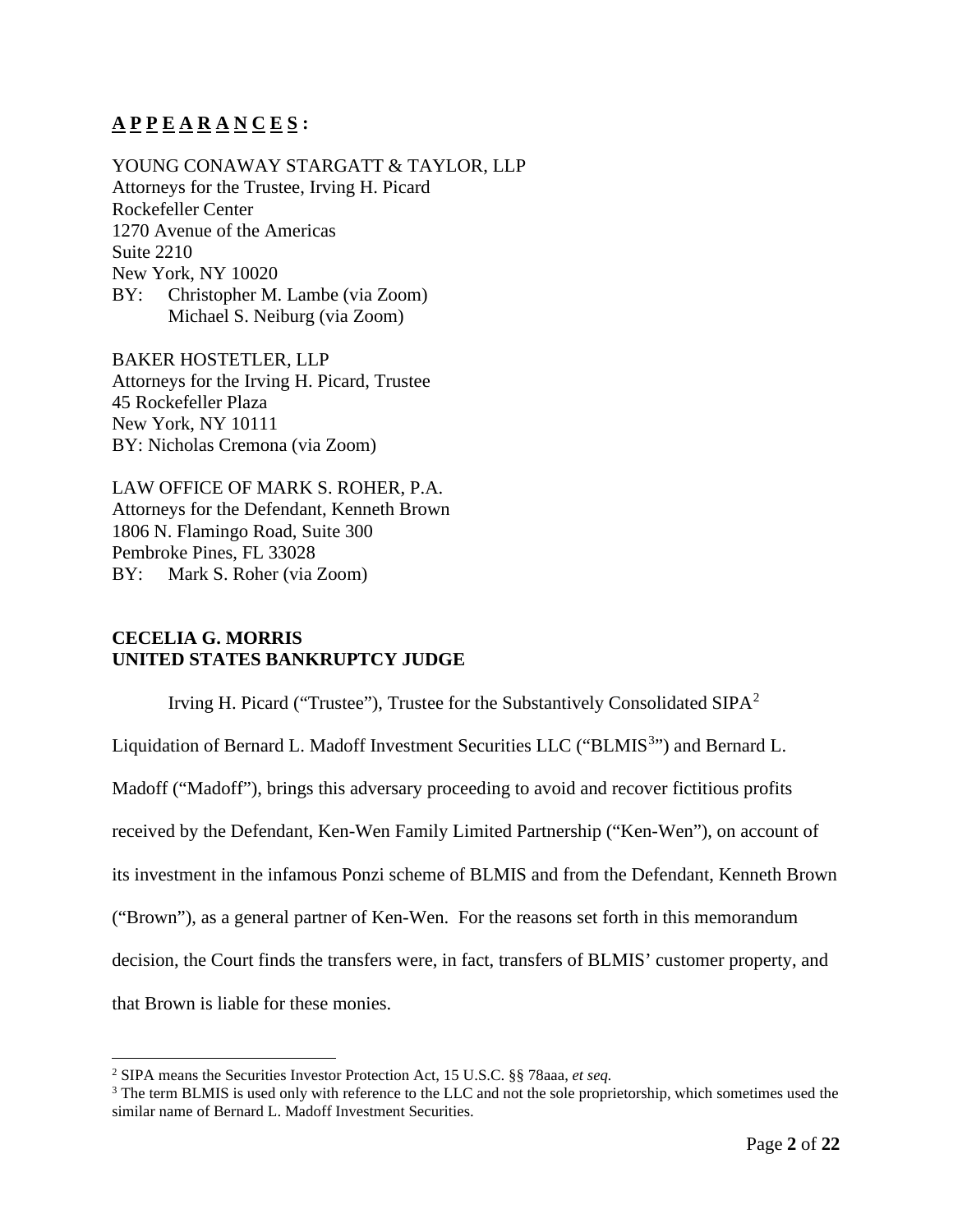#### **I. Jurisdiction**

This Court has jurisdiction over this adversary proceeding pursuant to 28 U.S.C. §§ 1334(b) and 157(a), the District Court's Standing Order of Reference, dated July 10, 1984, and the Amended Standing Order of Reference, dated January 31, 2012. In addition, the District Court removed the SIPA liquidation to this Court pursuant to SIPA § 78eee(b)(4), (*see* Order, Civ. 08– 01789 (Bankr. S.D.N.Y. Dec. 15, 2008) ("Main Case"), at ¶ IX (ECF No. 1)), and this Court has jurisdiction under the latter provision. The Court has authority to enter a final order in this case. [4](#page-2-0) To the extent that it does not, the Court asks the District Court to construe this decision as proposed findings of fact and conclusions of law, pursuant to the Amended Standing Order of Reference dated January 31, 2012.

#### **II. Background**

For a background of these SIPA cases and the BLMIS Ponzi scheme, please refer to the findings of fact in *Picard v. Nelson (In re BLMIS)*, 610 B.R. 197, 206–14 (Bankr. S.D.N.Y. 2019).

Ken-Wen was a customer of BLMIS' investment advisory business ("IA Business") and held Account No.1EM226 in the name "Ken-Wen Family LP Ltd." *See* Neiburg Decl., ECF. No.<sup>[5](#page-2-1)</sup> 181, Ex. 12 (BLMIS Acct. Stmt.). Ken-Wen received \$3,850,000 in fictitious profits in the relevant two-year period. *Id.* These withdrawals were paid by checks drawn from the 509 Account, [6](#page-2-2) (Neiburg Decl., ECF No. 181, Ex. 16 (check for \$150,000); Ex. 22 (check for

<span id="page-2-0"></span><sup>4</sup> Defendants have implicitly consented to the entry of a final order by this Court by failing to raise the issue. *In re Bernard L. Madoff Inv. Sec. LLC*, No. 1:21-CV-02334-CM, 2022 WL 493734, at \*10 (S.D.N.Y. Feb. 17, 2022).

<span id="page-2-1"></span><sup>&</sup>lt;sup>5</sup> Unless otherwise specified, references to this Court's electronic docket ("ECF") are to the docket of adversary proceeding, 10-04468-cgm.<br><sup>6</sup> BLMIS primarily used three bank accounts for the IA Business: JP Morgan Chase Bank, N.A. ("Chase") account

<span id="page-2-2"></span><sup>#</sup>xxxxx1703 (the "703 Account"); Chase account #xxxxxxxxx1509 (the "509 Account"); and Bankers Trust account #xx-xx0-599 (the "599 Account" or the "BT Account").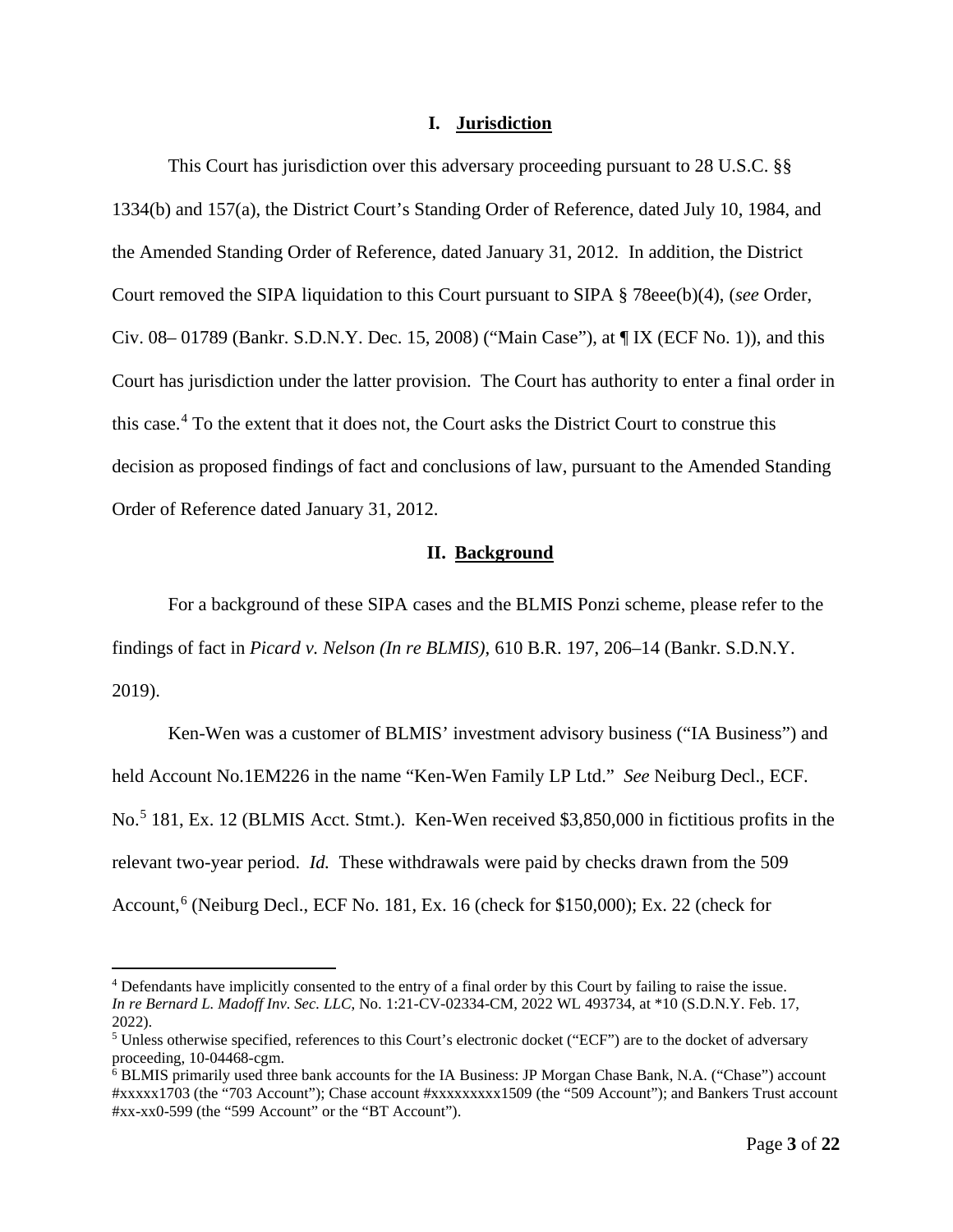\$200,000)), and by wire transfers from the 703 Account. Neiburg Decl., ECF No. 181, Ex. 18 at 51 (703 Account statement showing wire transfer to Paradise Bank in the amount of \$500,000); Ex. 20 at 47 (703 Account statement showing wire transfer to Paradise Bank in the amount of \$3,000,000); *see also* Brown Dep. at 62:2–7; 64:7–15; 71:12–73:7; 79:19–80:5, ECF No. 181, Ex. 11. Brown was, or purported to be, a general partner of Ken-Wen from its creation in 2000 until his dissociation in February 2008. Def.'s Opp'n., ECF No. 203, Ex. 1 (p'ship agreement) & ECF No. 204, Ex. 7 (cert. of amendment).

Brown filed a motion for summary judgment arguing that he cannot be held personally liable for debts incurred by Ken-Wen because he is no longer a general partner of Ken-Wen. Mot. Summ. J., ECF No. 174. The Trustee opposed the motion and cross-moved for summary judgment seeking to have the fictitious profits received by Ken-Wen declared fraudulent transfers and to make Brown liable on those fraudulent transfers. Opp'n & Summ. J., ECF Nos. 178 & 179. Brown opposed the Trustee's cross-motion with several arguments that are in conflict with his initial summary judgment motion—including that he was never a partner of Ken-Wen. Resp. Opp'n, ECF Nos. 203 & 204. Trustee filed a reply in response to address these arguments. Reply, ECF No. 205.

Ken-Wen did not oppose the summary judgment motion. Feb. 16, 2022 Hr'g Tr. at  $37:14-15$ .

The Court heard oral arguments on Brown's summary judgment motion and the Trustee's cross-motion for summary judgment on February 16, 2022. The Court granted summary judgment against Ken-Wen at the close of oral argument. Upon the record of that hearing, the parties agreed that it is undisputed that Brown was a general partner until his dissociation in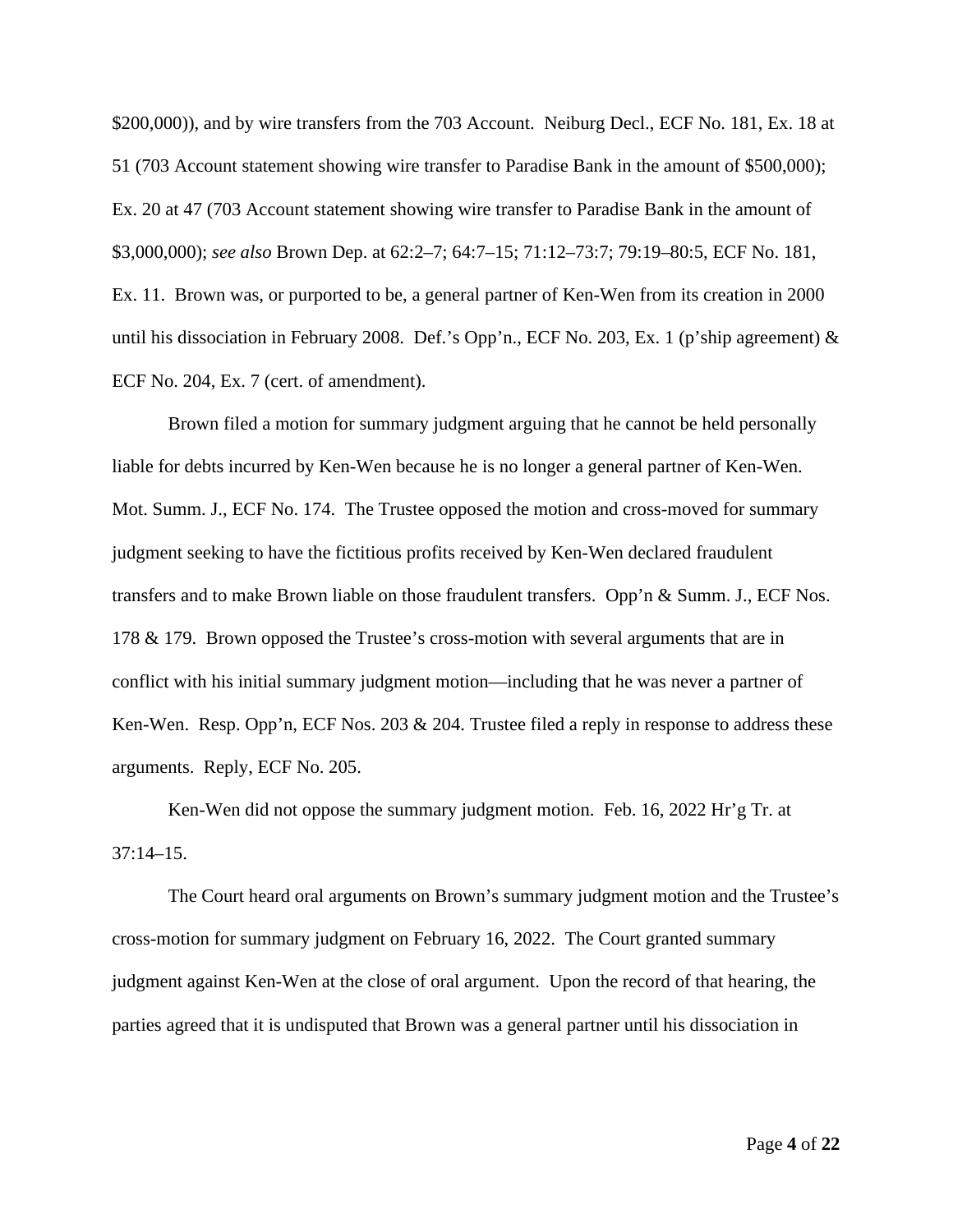February 2008. Feb. 16, 2022 Hr'g Tr. at 40:21–22 ("[Brown] withdrew as a general partner as of February 29th, 2008.").

#### **III.Discussion**

#### **A. Summary Judgment Standard**

Pursuant to Rule 56(c), incorporated and made applicable in this adversary proceeding by Bankruptcy Rule 7056(c), summary judgment shall be granted to the moving party if the Court determines that "there is no genuine issue as to any material fact and that the moving party is entitled to judgment as a matter of law." *Celotex Corp. v. Catrett*, 477 U.S. 317, 322 (1986) (quoting Fed. R. Civ. P.  $56(c)$ ). "[A] fact is in dispute only when the opposing party submits evidence such that a trial would be required to resolve the differences." *In re CIS Corp.*, 214 B.R. 108, 118 (Bankr. S.D.N.Y. 1997).

A moving party may meet its burden on summary judgment by showing that there is no evidence to support the non-moving party's case. *Gallo v. Prudential Residential Servs. Ltd. P'ship*, 22 F.3d 1219, 1223–24 (2d Cir. 1994). Although the Court must view the evidence in the light most favorable to the nonmoving party, the nonmoving party still must demonstrate, "through submissions of evidentiary quality, that a trial worthy issue persists." *Rentas v. Triple-S Salud Inc.* (*In re PMC Mktg. Corp.*), 499 B.R. 214, 216 (Bankr. D.P.R. 2013) (internal quotation omitted). "[O]n issues where the nonmovant bears the ultimate burden of proof, [the nonmovant] must present definite, competent evidence to rebut the motion." *Id*. (citing *Mesnick v. Gen. Elec. Co.*, 950 F.2d 816, 822 (1st Cir. 1991)). "Speculation, conclusory allegations and mere denials are not enough to raise genuine issues of fact." *Greenblatt v. Prescription Plan Services Corp.*, 783 F. Supp. 814, 819–20 (S.D.N.Y. 1992).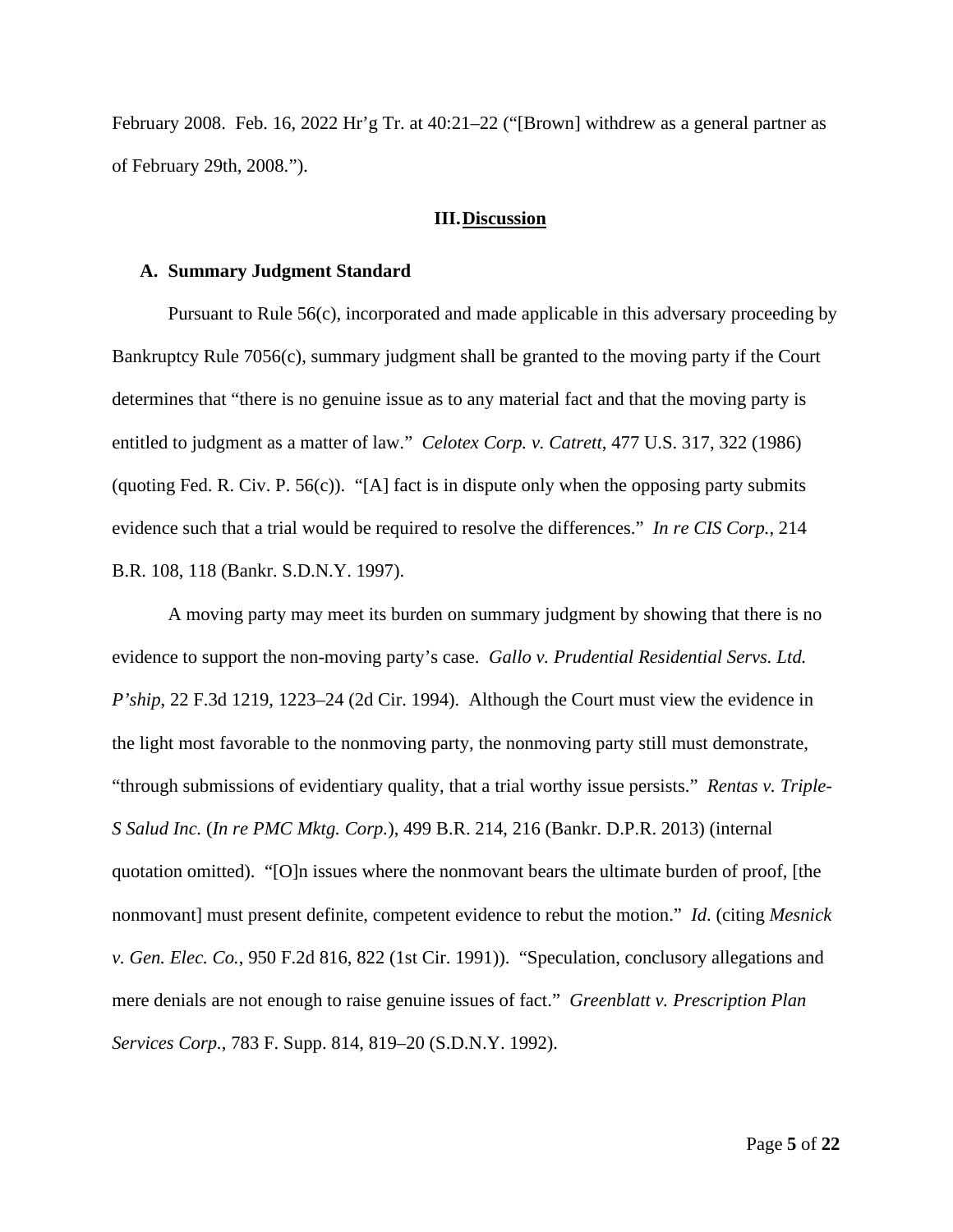#### **B. Whether the transfers made to Ken-Wen are Fraudulent Transfers?**

The Trustee seeks to avoid and recover transfers of fictitious profits made to Ken-Wen under 11 U.S.C. § 548(a)(1)(A), which is made applicable to these SIPA proceedings under § 78fff-2(c)(3). The elements of this claim are: "(i) a transfer of an interest of the debtor in property; (ii) made within two years of the petition date; (iii) with actual intent to hinder, delay, or defraud a creditor." *Adelphia Recovery Tr. v. Bank of Am., N.A.*, Nos. 05 Civ. 9050(LMM), 03 MDL 1529, 2011 WL 1419617, at \*2 (S.D.N.Y. Apr. 7, 2011), *aff'd*, 748 F.3d 110 (2d Cir. 2014).

#### i. A transfer of an interest of the debtor in property

To meet this last prong, the Trustee need only prove that the property he is seeking to recover was "customer property" prior to the transfer. *Peloro v. U.S*., 488 F.3d 163, 170 (3d Cir. 2007) ("'[C]ustomer property,' as defined by SIPA, includes not only securities actually allocated to customer accounts, but any 'cash and securities ... at any time received, acquired, or held . . . for the securities account of a customer.'"). All monies transferred from the 509 Account or the 703 Account are "customer property" for purposes of these SIPA cases. *Picard v. BAM, L.P.* (*In re BLMIS*), 624 B.R. 55, 62 (Bankr. S.D.N.Y. 2020) ("When the Defendants invested their money into the IA Business, the deposits were placed into the Bank Accounts and commingled with all of the Ponzi scheme victims' deposits. The funds held in the Bank Accounts were meant to be invested legitimately through BLMIS but never were. Thus, they were 'customer property.'"); *see also Picard v. Nelson* (*In re BLMIS*), 610 B.R. 197, 233 (Bankr. S.D.N.Y. 2019) ("All of the transfers were made from the 509 Account held by BLMIS and consisted entirely of fictitious profits. Under SIPA, the customer deposits are deemed to have been BLMIS's property for the purposes of these adversary proceedings.").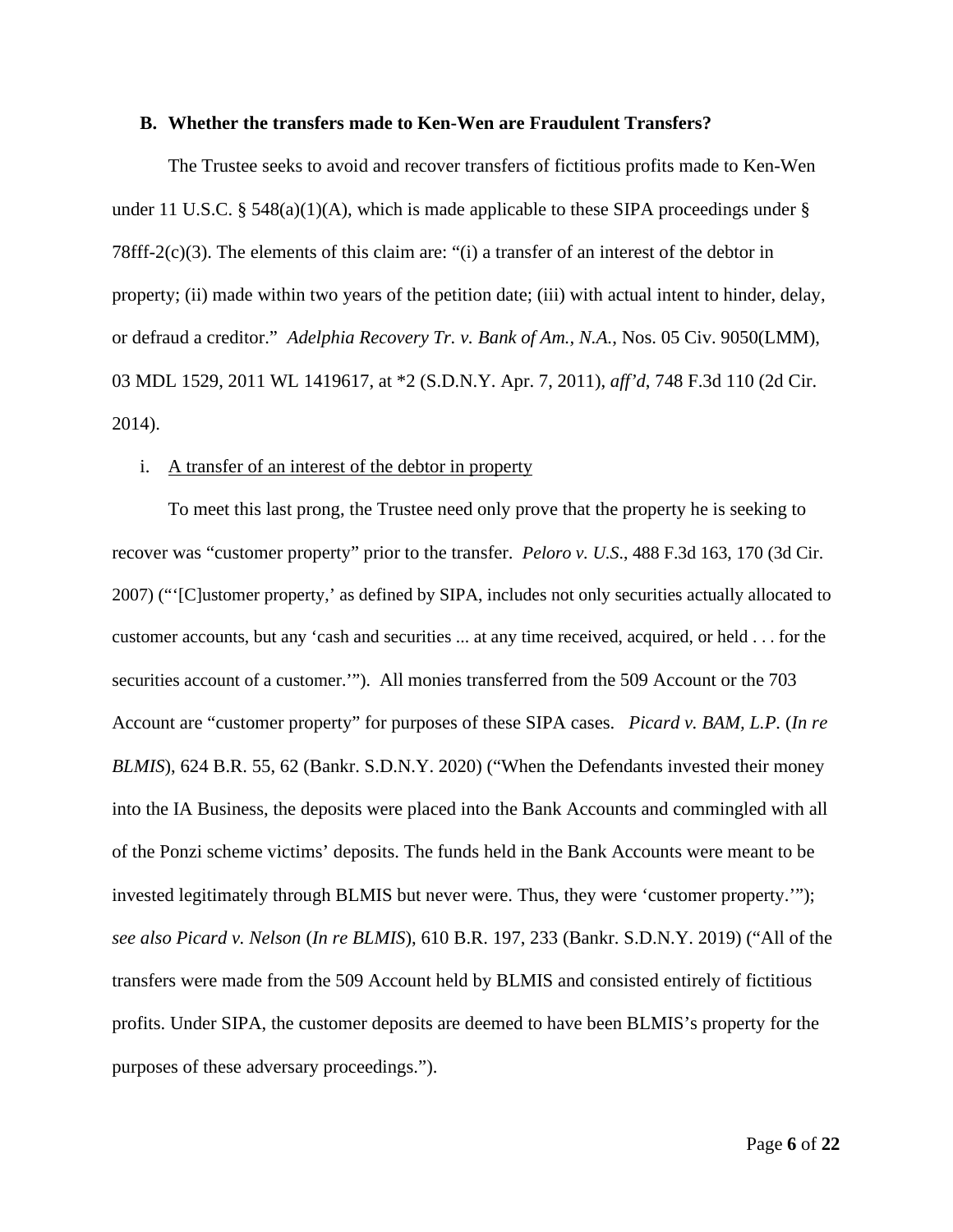The Trustee has submitted evidence showing that all transfers originated in either the 509 Account or the 703 Account. Ken-Wen has not responded to the Trustee's summary judgment motion and the Trustee has met his burden of demonstrating that the transfers made from BLMIS to Ken-Wen are fraudulent transfers.

#### ii. Made within Two Years of the Petition Date

Here, the Trustee is seeking to recover the fictitious profits that BLMIS transferred to Ken-Wen within the two-year period between December 11, 2006 and the SIPA filing date of December 11, 2008 ("SIPA Filing Date"). In this case, the four transfers at issue took place on June 26, 2007 (in the amount of \$150,000); December 31, 2007 (in the amount of \$500,000); January 24, 2008 (in the amount of \$3,000,000); and November 17, 2008 (in the amount of \$200,000). Neiburg Decl., ECF No. 181, Ex. 16 (check for \$150,000); Ex. 18 at 51 (703 Account statement showing wire transfer to Paradise Bank in the amount of \$500,000); Ex. 20 at 47 (703 Account statement showing wire transfer to Paradise Bank in the amount of \$3,000,000); Ex. 22 (check for \$200,000). All four transfers were made within two years of the SIPA Filing Date.

#### iii. Actual Intent to Hinder, Delay, or Defraud

Intent to defraud is established as Madoff operated a Ponzi scheme. *Picard v. Cohen* (*In re BLMIS*), Adv. Pro. No. 10-04311 (SMB), 2016 WL 1695296, at \*5 (Bankr. S.D.N.Y. Apr. 25, 2016) ("[T]he Trustee is entitled to rely on the Ponzi scheme presumption pursuant to which all transfers are deemed to have been made with actual fraudulent intent.") (internal quotation omitted); *Picard v. Cohmad Sec. Corp*. (*In re BLMIS*), 454 B.R. 317, 330 (Bankr. S.D.N.Y. 2011) ("The fraudulent intent on the part of the debtor/transferor is established as a matter of law by virtue of the Ponzi scheme presumption.") (cleaned up). That BLMIS operated as a Ponzi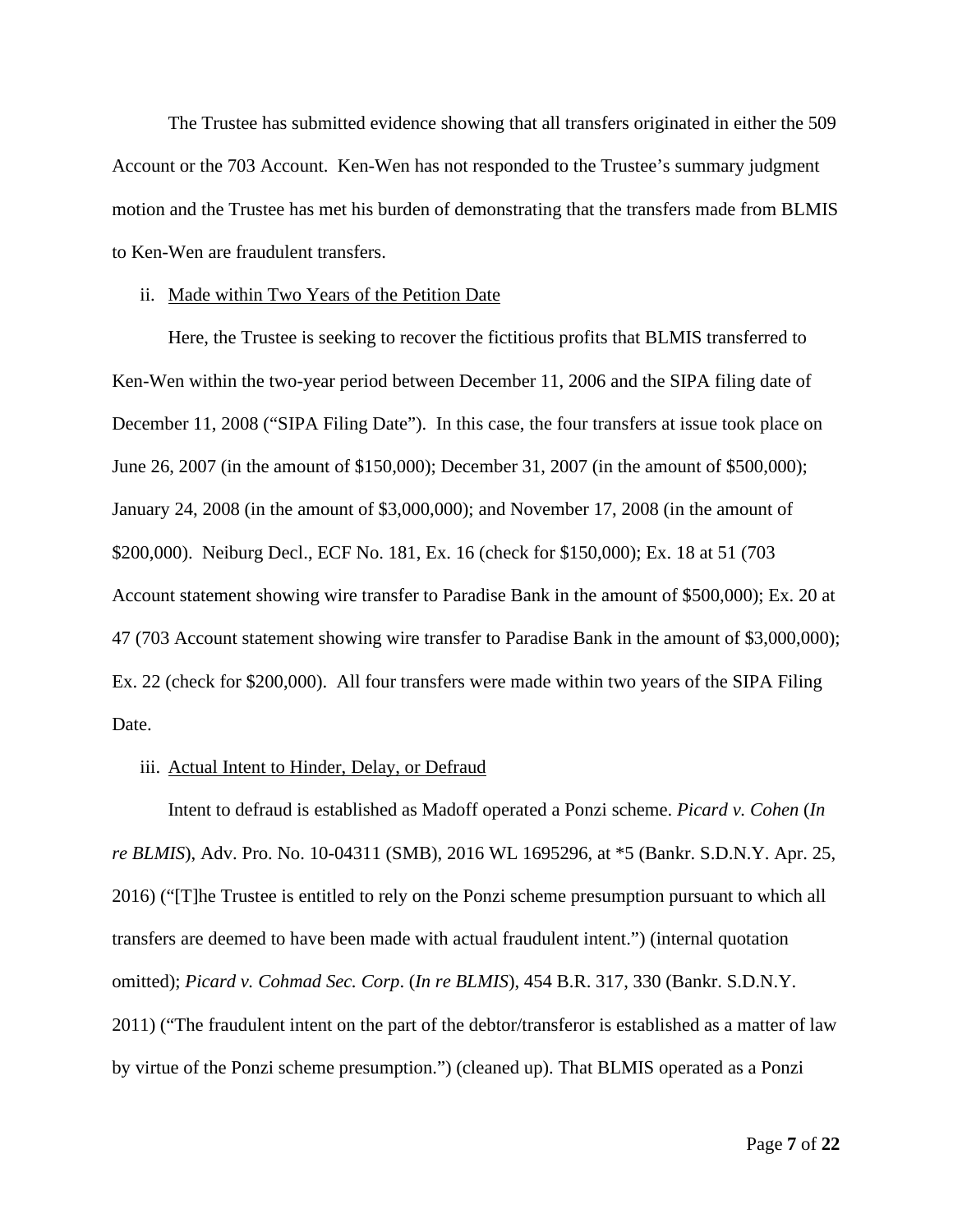scheme is well-established. The Court relies on earlier findings of same and holds that the Trustee has met its burden of proof for summary judgment on this issue. *See Picard v. Legacy Capital Ltd.* (*In re BLMIS*), 603 B.R. 682, 688–93 (Bankr. S.D.N.Y. 2019) (discussing in detail that BLMIS was a Ponzi scheme and why the Trustee is permitted to rely on the Ponzi scheme presumption to prove intent as a matter of law); *see also Bear Stearns Secs. Corp. v. Gredd (In re Manhattan Inv. Fund Ltd.)*, 397 B.R. 1, 11 (S.D.N.Y. 2007) ("[T]he Ponzi scheme presumption remains the law of this Circuit.").

#### **C. Prejudgment interest**

The Trustee requests prejudgment interest at a rate of 4% from the SIPA Filing Date. This request has not been opposed. *Picard v. BAM L.P. (In re BLMIS)*, 624 B.R. 55, 65 (Bankr. S.D.N.Y. 2020) (awarding prejudgment interest at a rate of 4%); *see also* Order, Adv. Pro. No. 10-04390, Dkt. No. 253 ("The interest shall not compound.").

Prejudgment interest is "normally" awarded in avoided transfer cases "to compensate for the value over time of the amount recovered." *In re Cassandra Grp.*, 338 B.R. 583, 599 (S.D.N.Y. 2006) ("To fully and fairly compensate Cassandra's creditors for their loss—not only of \$300,000 that was fraudulently conveyed to the Defendants, but of the use of that money since the date of the demand—the Trustee should be permitted to recover prejudgment interest."); *see also Messer v. Magee* (*In re FKF 3, LLC*), 2018 WL 5292131, at \*13 (awarding prejudgment interest to compensate for "loss of interest, the diminished value of the damages award due to the passage of time, and Plaintiff's lost opportunity to make use of the lost funds"); *see also S.E.C. v. First Jersey Sec., Inc.*, 101 F.3d 1450, 1477 (2d Cir. 1996) ("Nor are we persuaded that it was inappropriate to order that prejudgment interest be paid for the entire period from the time of defendants' unlawful gains to the entry of judgment. Even if defendants were correct that the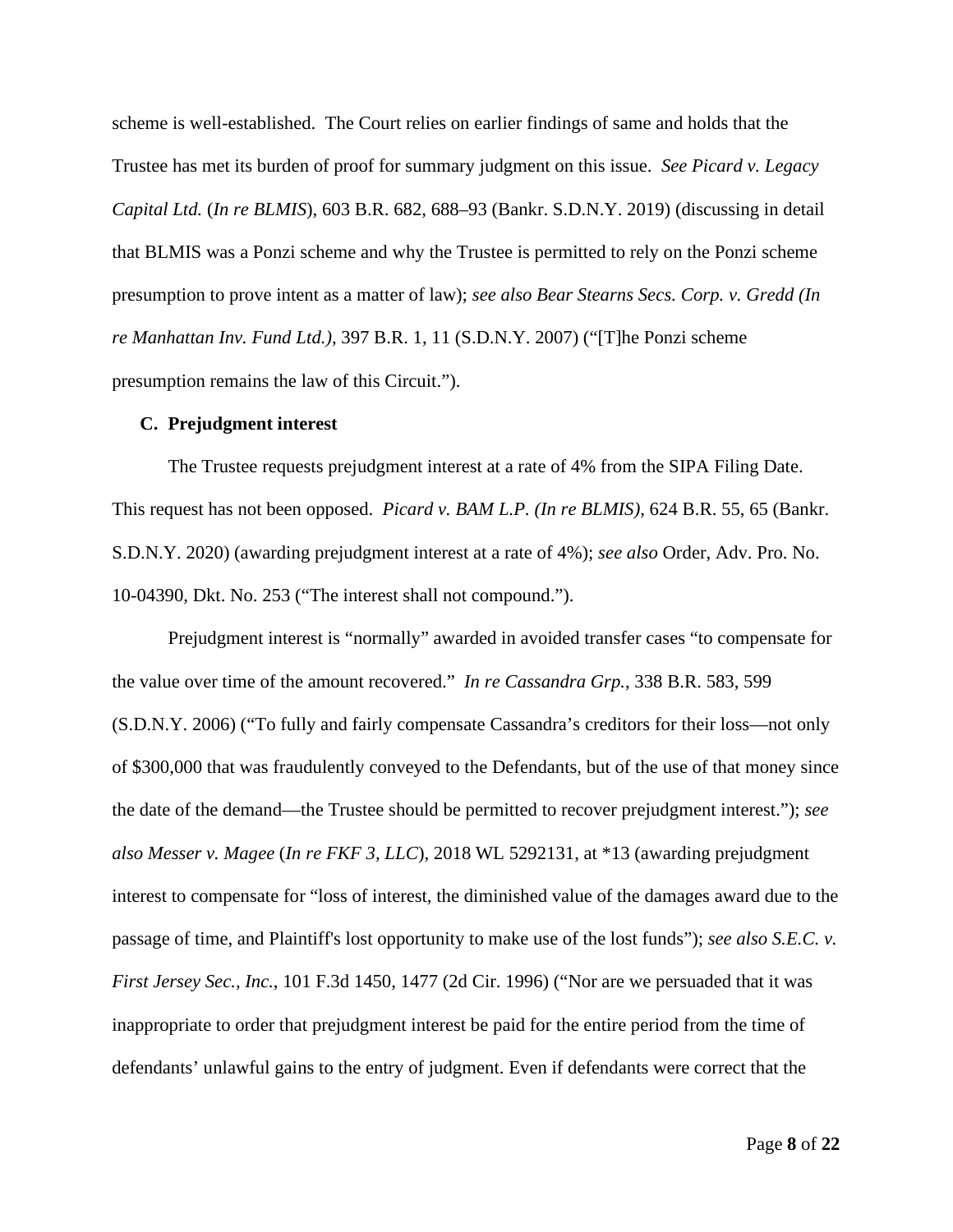present litigation was protracted through some fault of the SEC, defendants plainly had the use of their unlawful profits for the entire period  $\dots$ .")

The Trustee is charged with collecting fictitious profits from net winners so that net losers in BLMIS' Ponzi scheme can be adequately compensated for their losses. He has spent approximately ten years prosecuting this case and cannot be made whole without an award of prejudgment interest. Prejudgment interest is warranted at a rate of 4% from the SIPA Filing Date. As the Court has determined that Ken-Wen is liable, the Court will now turn to the liability of Brown.

#### **D. Whether Brown was a general partner of Ken-Wen?**

In the opposition to the Trustee's summary judgment, Brown argues that he was never a general partner of Ken-Wen. Even though Brown admitted to being a general partner during the February 16, 2022 oral arguments on this motion, the Court will address the issue as it relates to the parties' dispute.

"[U]nder Florida law, the general partners are jointly and severally liable for the debts of . . . a limited partnership." *Picard v. Avellino (In re BLMIS)*, 557 B.R. 89, 128 (Bankr. S.D.N.Y. 2016) (citing Fla. Stat. § 620.1404(1) (2016). According to Florida's limited partnership law, "[a] person's dissociation as a general partner does not of itself discharge the person's liability as a general partner for an obligation of the limited partnership incurred before dissociation." Fla. Stat. § 620.1607.

In his responsive papers, Brown argues that he was not a general partner of Ken-Wen, despite being listed as one in the partnership agreement, because he never made his required initial capital contribution. Reply ¶ 16, ECF No. 203. He also argues that he was "merely an agent" of the partnership and that his former spouse, Wendy, had total control of the partnership.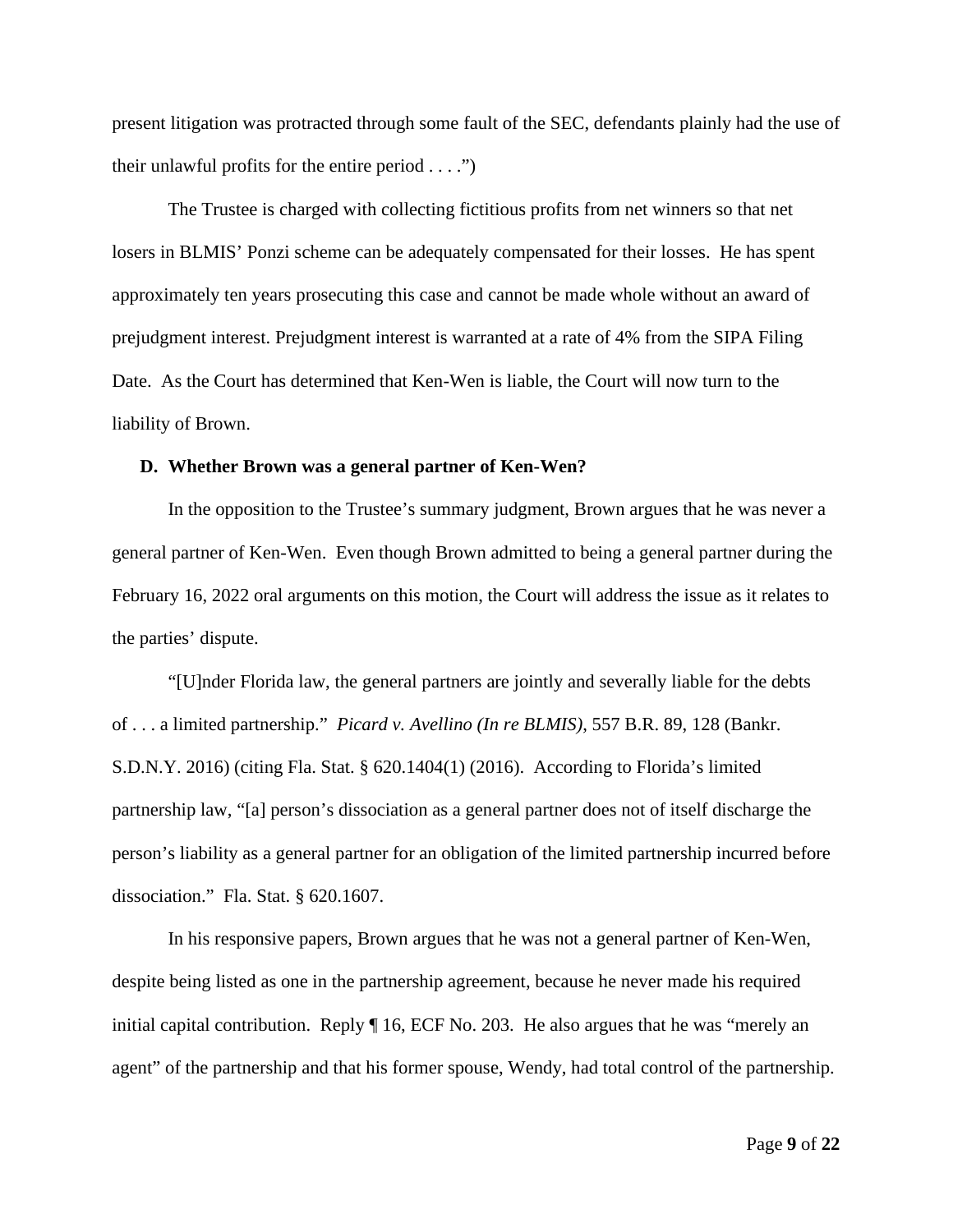Brown's sworn affidavit, dated February 4, 2022, was submitted as evidence supporting his opposition to the Trustee's motion for summary judgment, states that he was a limited partner when these transfers were made and not a general partner. Def.'s Aff. ¶ 39, ECF No. 203, Ex. A. Brown's argument that he was not a general partner is contradicted by the evidence presented by the Trustee and by Brown's own prior admissions and concessions at oral argument.

In his deposition, Brown acknowledged that he was a general partner of Ken-Wen. Def.'s Jan. 27, 2020 Dep. Tr. 15:16, ECF No. 181, Ex.11. He filed documents with the Florida State Division of Corporations indicating that he was a general partner. Am. Certificate, ECF No. 204, Ex. 7 (filed with the Florida Division of Corporation on April 29, 2008, which removes Brown as a general partner of Ken-Wen); *see also* Ken-Wen Agreement, ECF No. 203, Ex. 3 (stating that Brown is giving up his general partnership interest in Ken-Wen).

Brown's affidavit that attempts to contradict the Trustee's objective evidence is insufficient to defeat summary judgment. *Conolly v. Clark*, 457 F.3d 872, 876 (8th Cir. 2006) ("[A] properly supported motion for summary judgment is not defeated by self-serving affidavits.").

It is true that an affidavit generally suffices to create an issue of material fact. But not always. For example, if a person responding to a motion for summary judgment submits an affidavit that contradicts his earlier deposition testimony, unless the deposition testimony reflects confusion, the affidavit does not create a genuine dispute of material fact. To hold otherwise would greatly diminish the utility of summary judgment as a procedure for screening out sham issues of fact.

*Green v. Byrd*, 358 F. Supp. 3d 782, 788 (E.D. Ark. 2018) (cleaned up).

Not only does Brown's argument contradict his own prior deposition testimony, his facsimile requests, and the official forms filed with the Florida Division of Corporations,<sup>[7](#page-9-0)</sup> it also contradicts his own "undisputed facts" as stated in his summary judgment motion filed with the

<span id="page-9-0"></span><sup>&</sup>lt;sup>7</sup> "Signing a record authorized or required to be filed under this act constitutes an affirmation under the penalties of perjury that the facts stated in the record are true." Fla. Stat § 620.1208.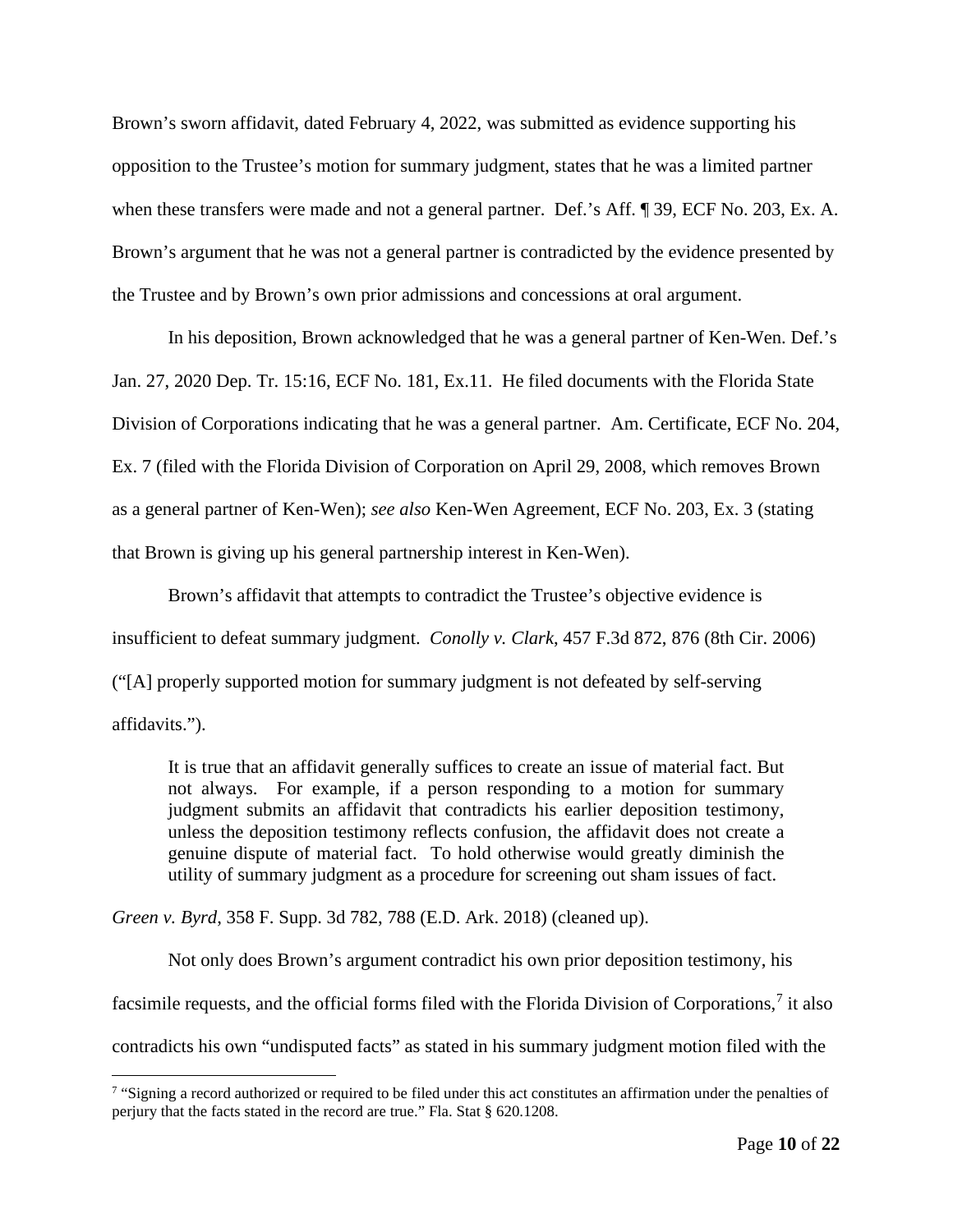Court on November 5, 2021. Mot. Summ. J., ¶ 6, ECF No. 174 ("In fact, Defendant Brown dissociated himself as a general partner of Ken-Wen as of February 29, 2008 . . . ."). There is no genuine issue that Brown was a general partner during the time that the first three requests were made.

## **E. When and how does Brown's liability arise for debts that were incurred by Ken-Wen?**

The parties dispute whether Brown may be held liable for debts incurred by Ken-Wen after his dissociation from the partnership. They also dispute at what point in time Ken-Wen became, or will become, liable on these fraudulent transfer debts. Trustee argues that Ken-Wen is liable as of the date of the transfer. Brown argues that Ken-Wen is not liable for the transfers until there is a judgment entered against it.

## i. When does Ken-Wen's liability arise?

There is a dispute between the parties over when these debts were incurred by Ken-Wen. The Trustee argues that the debts were incurred on the date that the transactions occurred, while Brown argues that there is no liability for the partnership until a judgment against it is entered by this Court. The Court notes that neither of these dates is appropriate for calculating when this liability was incurred by the partnership. The claims being brought by the Trustee arise from a combination of the SIPA and the Bankruptcy Code. *See* Am. Compl. ¶¶ 42–48, ECF No. 82 (moving to recover fraudulent transfers against Brown pursuant to "sections  $548(a)(1)(A)$ , 550(a), and 551 of the Bankruptcy Code and sections 78fff-1(a) and 78fff-2(c)(3) of SIPA").

Section 78fff-2(c)(3) of SIPA states: "[T]he trustee may recover any property transferred by the debtor which, except for such transfer, would have been customer property[[8](#page-10-0) ] **if and to the extent that such transfer is voidable or void under the provisions of title 11**." (emphasis

<span id="page-10-0"></span><sup>8</sup> Customer property is a defined term under SIPA § 78*lll*(4).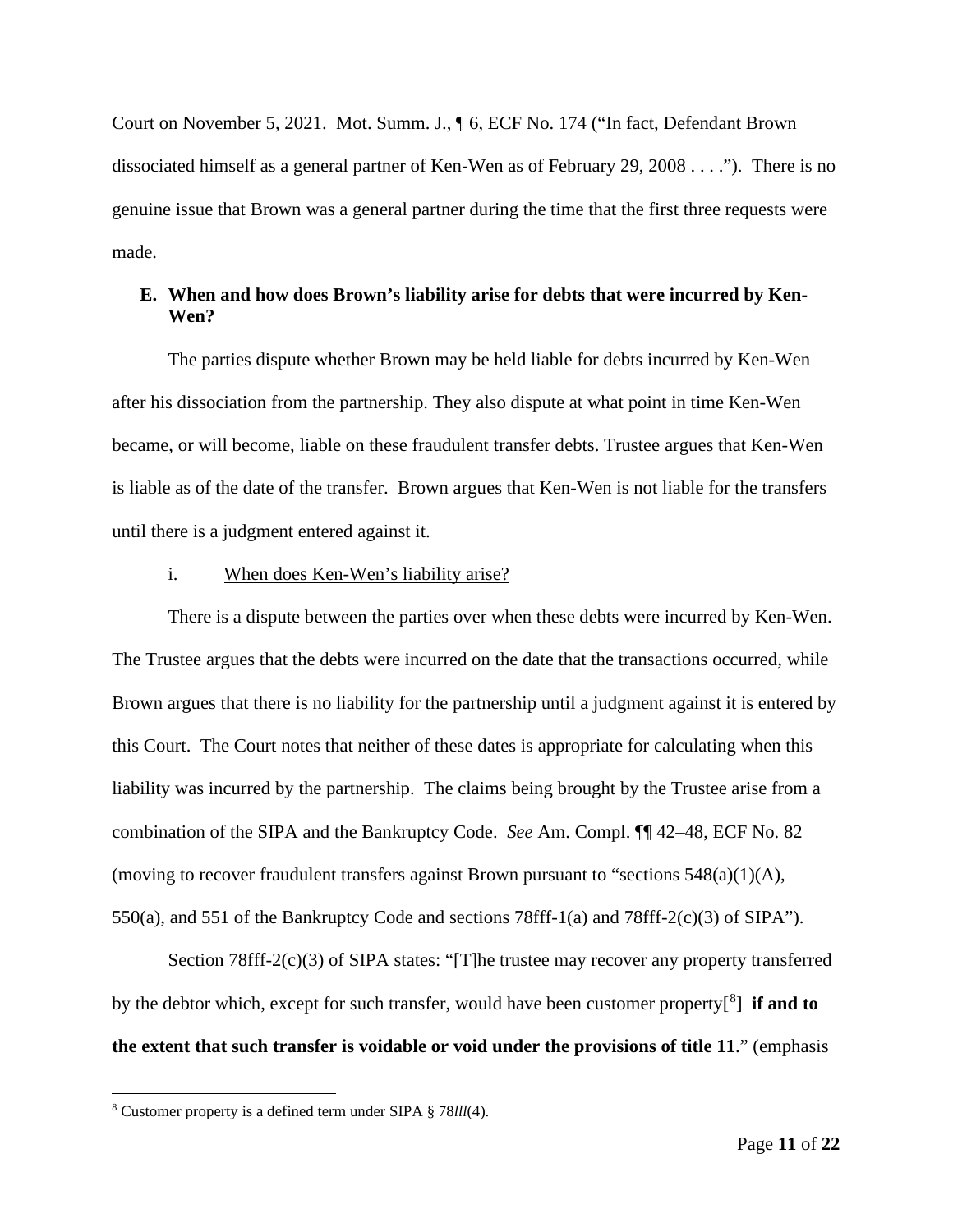added). Under SIPA, a transfer may be avoided by the Trustee only if it is voidable under the Bankruptcy Code. *Id.* Section  $548(a)(1)(A)$  states: "The trustee may avoid any transfer . . . of an interest of the debtor in property, or any obligation . . . incurred by the debtor, **that was made or incurred on or within 2 years before the date of the filing of the petition** . . . ." (emphasis added). In this case, the relevant date is December 11, 2008, which is the SIPA Filing Date. *Picard v. Flinn Invs., LLC*, 463 B.R. 280, 284 (S.D.N.Y. 2011); *Sec. Inv. Prot. Corp. v. BLMIS*  (*In re Madoff*), 531 B.R. 439, 453 (Bankr. S.D.N.Y. 2015).

These claims could not have been asserted prior to the filing of the SIPA case, and therefore, the date of the commencement of the SIPA case is the date when the fraudulent transfer claims became a liability of the partnership. *Nelson v. Amquip Corp.* (*In re Nelson Co.*), 117 B.R. 813, 818 (Bankr. E.D. Pa. 1990) ("It is the bankruptcy filing that gives rise to the right to demand a recovery of the transfer. It is from that date that measurements should be made."), *aff'd sub nom. Nelson Co. v. Amquip Corp.*, 128 B.R. 930 (E.D. Pa. 1991), *subsequently aff'd sub nom. In re Nelson Co.*, 959 F.2d 1260 (3d Cir. 1992).

When considering when prejudgment interest should begin to run, the court in *Nelson v*. *Amquip Corporation* explained:

The determination of a preference and the recovery of the transfer under section 550 are based upon a subsequent event—the transferor's bankruptcy filing—and upon an analysis of the debtor's financial structure within that bankruptcy (*i.e.*, that the transferee would receive more if it retained the transfer than if the debtor's assets were liquidated). Because the transfer is initially proper, and because there must be some affirmative decision made, supported by section 547(b), to recover the transfer, the consensus position is that prejudgment interest does not begin to accrue until some affirmative demand is made of the transferee to return the transfer.

*Nelson Co.*, 117 B.R. at 818; *see also Messer v. Magee* (*In re FKF 3, LLC*), 13 Civ. 3601 (JCM) 2018 WL 5292131, at \*14 (S.D.N.Y. Oct. 24, 2018) ("[T]he fraudulent conveyance claims here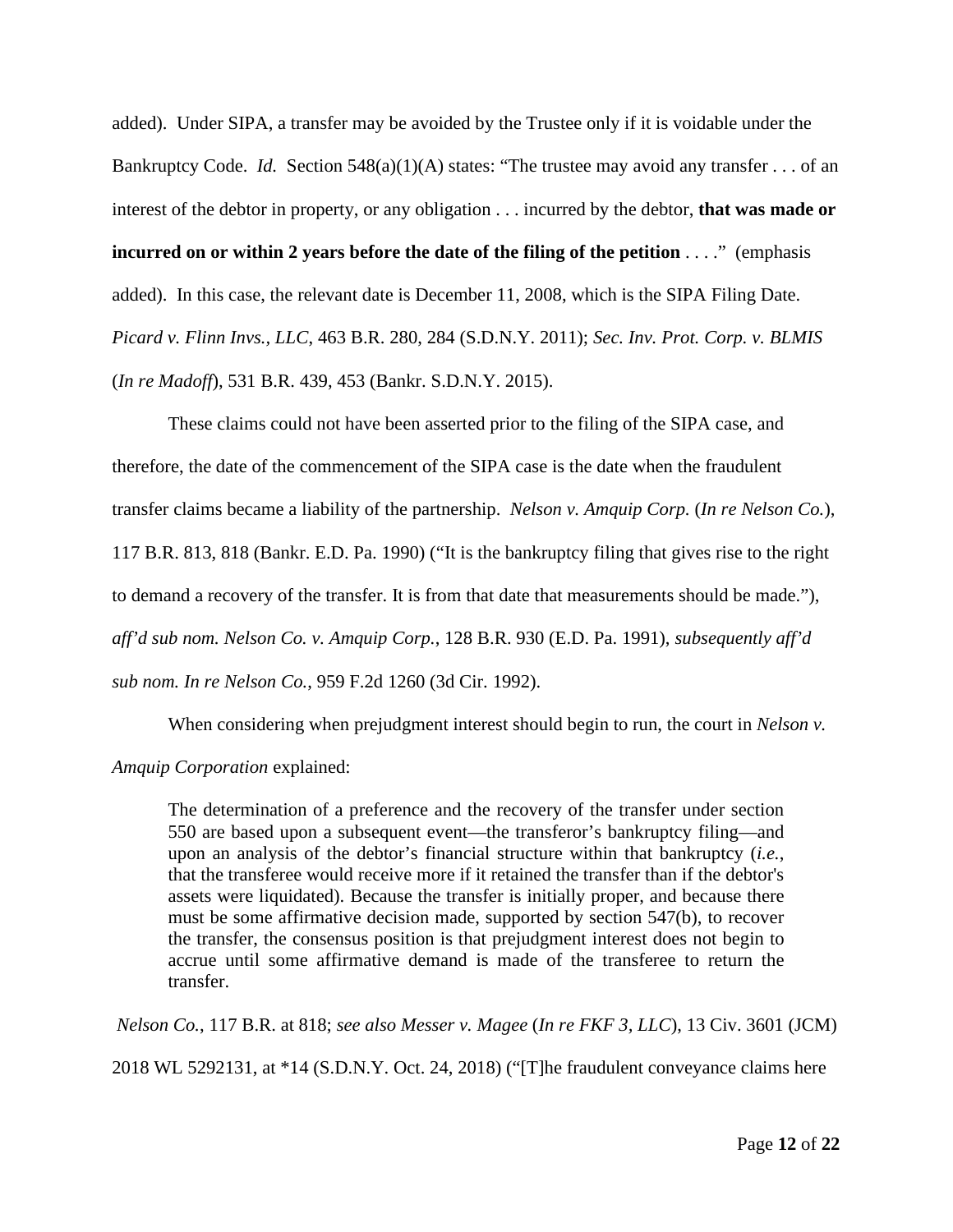arose only in the context of [the debtor]'s bankruptcy proceeding . . . ."); *Buchwald v. Renco Grp*., 539 B.R. 31, 63 (S.D.N.Y. 2015) ("Plaintiff's right of recovery arose from the bankruptcy filing."), *aff'd on other grounds sub nom. In re Magnesium Corp. of Am*., 682 F. App'x 24 (2d Cir. 2017).

The Trustee cites *In re Grossman's, Inc.*, 607 F.3d 114, 125 (3d Cir. 2010), for the proposition that a claim arises when prepetition conduct gives rise to an injury. That case was discussing a prepetition tort claim brought by individuals against the debtor and not a fraudulent transfer claim. *Id.* at 117. The claims at issue here are statutory in nature. Ken-Wen's obligation on these transfers could not have arisen prior to the SIPA Filing Date, since it is the SIPA Filing Date that determines which transfers may be recovered by the Trustee. *Hill v. Spencer Sav. & Loan Assoc.* (*In re of Bevill, Bresler & Schulman, Inc.*), 83 B.R. 880, 887 (D.N.J. 1988) ("The reference in section 549 of the Bankruptcy Code to the commencement of the case must be understood to be a reference to the SIPA filing date.") (cleaned up).

In this case, the four transfers at issue took place on: June 26, 2007 (in the amount of \$150,000); December 31, 2007 (in the amount of \$500,000); January 24, 2008 (in the amount of \$3,000,000); and November 17, 2008 (in the amount of \$200,000). There is no genuine issue of material fact that Kenneth Brown was a general partner of Ken-Wen during the period that the first three transfers were received by the partnership. And that he made the earliest three withdrawals<sup>[9](#page-12-0)</sup> in his capacity as a general partner. Def.'s Jan. 27, 2020 Dep. Tr. 57:2–4; 67:13– 23; 69:24–70:1, ECF No. 181, Ex.11. The final transfer from BLMIS to Ken-Wen occurred on November 17, 2008 (in the amount of \$200,000), which was after Brown's dissociation from Ken-Wen. Am. Certificate, ECF No. 204, Ex. 7.

<span id="page-12-0"></span><sup>&</sup>lt;sup>9</sup> The three withdrawals are: 1) the June 26, 2007 withdrawal in the amount of \$150,000; 2) the December 31, 2007 withdrawal in the amount of \$500,000; and 3) the January 24, 2008 withdrawal in the amount of \$3,000,000.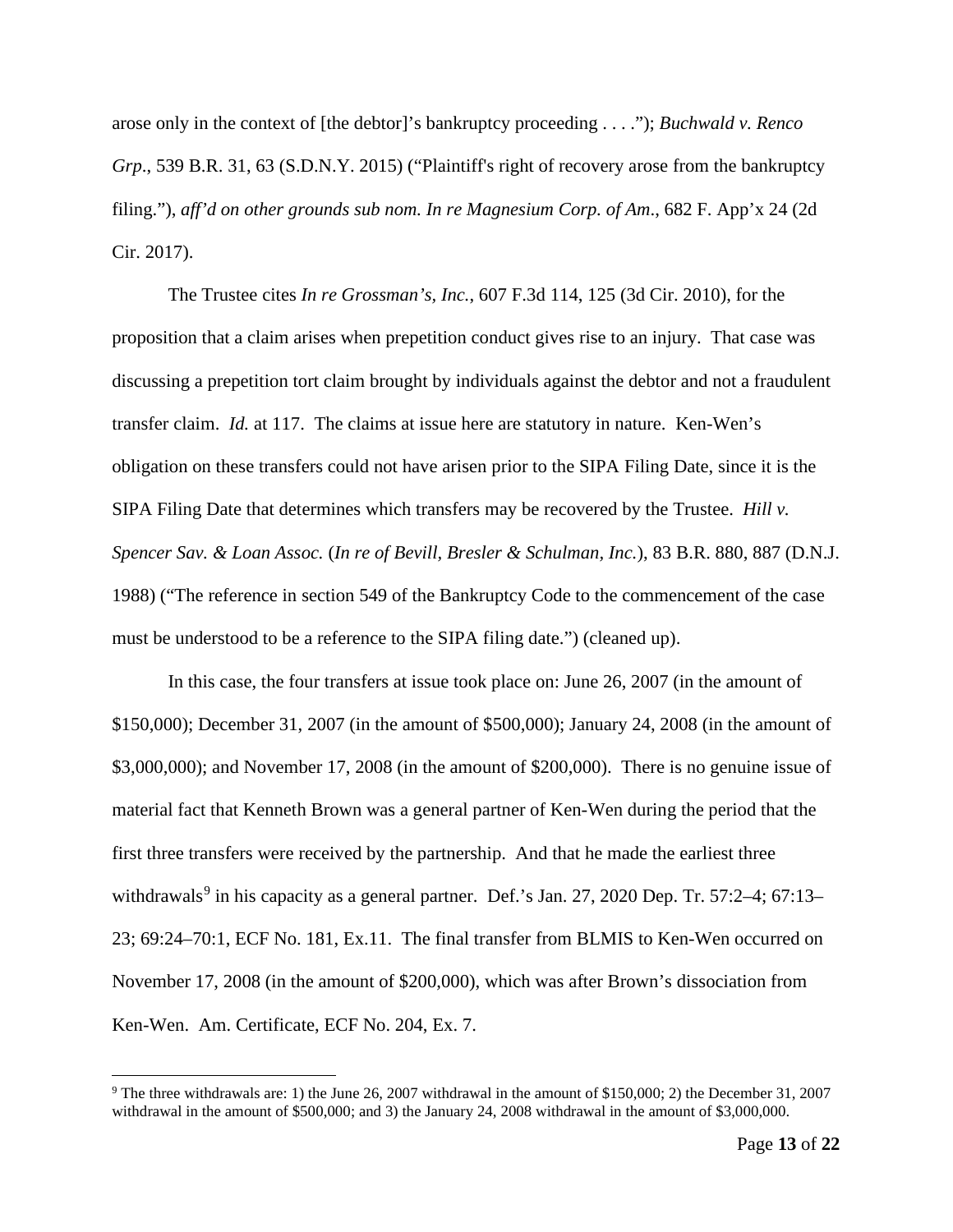This SIPA proceeding was filed on December 11, 2008, and Brown dissociated from

Ken-Wen prior to that date, on February 29, 2008. Ken-Wen became liable for all four of the

transfers at issue here on the SIPA Filing Date and after Brown's dissociation. According to the

Florida Revised Uniform Limited Partnership Act, with some exceptions, a "person is not liable

for a limited partnership's obligation incurred after dissociation." Fla. St. § 620.1607(1).

As such, the Court must consider whether the exception set forth in § 620.1607(3) applies.

Subsection three of § 620.1607, states:

A person that has dissociated as a general partner but whose dissociation did not result in a dissolution and winding up of the limited partnership's activities is liable on a transaction entered into by the limited partnership after the dissociation only if:

(a) A general partner would be liable on the transaction.

(b) At the time the other party enters into the transaction:

1. Less than 2 years have passed since the dissociation.

2. The other party does not have notice of the dissociation and reasonably believes that the person is a general partner.

Fla. St. § 620.1607(3).

ii. Whether, at the time the other party enters into the transaction, less than two years have passed since the dissociation?

At oral argument, Brown's counsel argued that the word "transaction" in subsection three

should be read differently than the term "obligation," which was used by the Florida legislature

in subsection one. He argued that the Court should read subsection one to mean that Brown is

not liable on these fraudulent transfers because Ken-Wen's "obligation" was not "incurred" until

after Brown's dissociation. And he also argued that subsection three should not apply to Brown

because the parties "enter[ed] into the transaction[s]<sup>[10](#page-13-0)</sup>" prior to his dissociation.

While Brown makes a clever argument, if the Court applied his interpretation of the

statute, Brown would not be liable for the three transfers that occurred while he was a general

<span id="page-13-0"></span><sup>&</sup>lt;sup>10</sup> He conceded that the fourth transaction may fall under this exception as it was "entered into" after Brown's dissociation.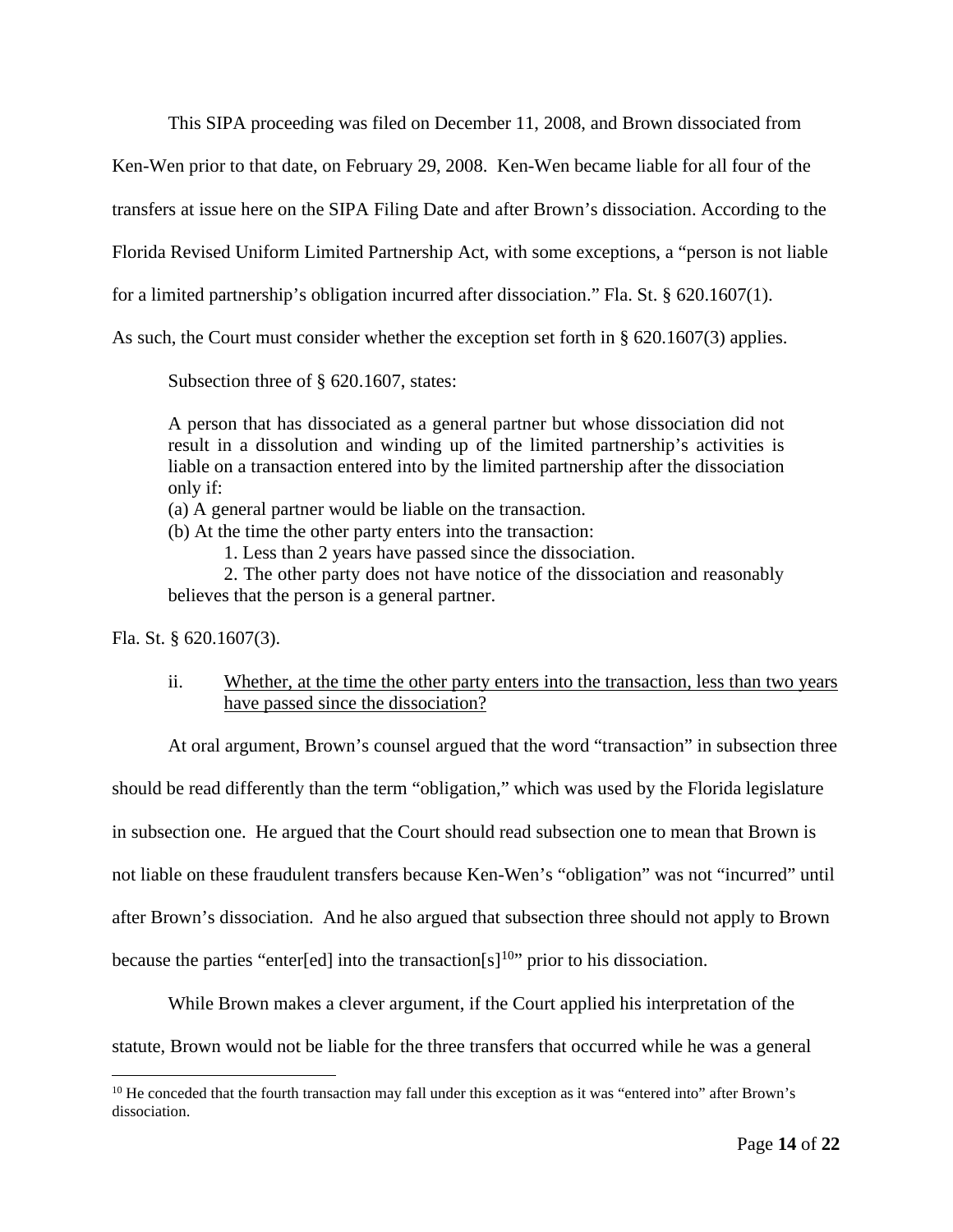partner of Ken-Wen but would be liable for transfers Ken-Wen received after his dissociation. Such an interpretation would thwart the intent of the Florida legislature to make general partners liable for debts incurred by limited partnerships under the Revised Uniform Limited Partnership Act. [11](#page-14-0) *Smith v. Doe*, 538 U.S. 84, 92 (2003) ("[C]onsiderable deference must be accorded to the intent as the legislature has stated it.").

The Court is mindful of the fact that the "transaction" in question here is not an ordinary business "transaction." Ken-Wen did not enter into a contract with BLMIS agreeing to return these funds. Instead, SIPA created a "transaction" by operation of law. According to SIPA § 78fff-2(c)(3), fraudulent transfers are "deemed to have been the property of the debtor and, if such transfer was made to a customer<sup>[12</sup>] . . . , such customer [is] deemed to have been a creditor, the laws of any State to the contrary notwithstanding." Thus, SIPA creates a debt between Ken-Wen and BLMIS by morphing Ken-Wen's property into BLMIS's property and changes Ken-Wen into a "creditor" of BLMIS.

Thus, for purposes of determining Brown's liability under Florida law, the "transactions" the Court must consider are not the initial transfers between BLMIS and Ken-Wen. Rather, the "transaction" is one created by SIPA, which makes Ken-Wen liable to pay back BLMIS's funds to the Trustee. This transaction occurred when the SIPA action was filed, on December 11, 2008.

Less than two years had passed from Brown's dissociation when the SIPA case was filed and, as such, Brown is liable, pursuant to § 620.1607(3) of Florida's Revised Uniform Limited Partnership Act, for these debts incurred by Ken-Wen.

<span id="page-14-0"></span> $<sup>11</sup>$  The Court reviewed the legislative history and various secondary sources but none discussed how this subsection</sup> should be interpreted.

<span id="page-14-1"></span><sup>12</sup> Ken-Wen is a "customer" of BLMIS. SIPA § 78*lll*(2).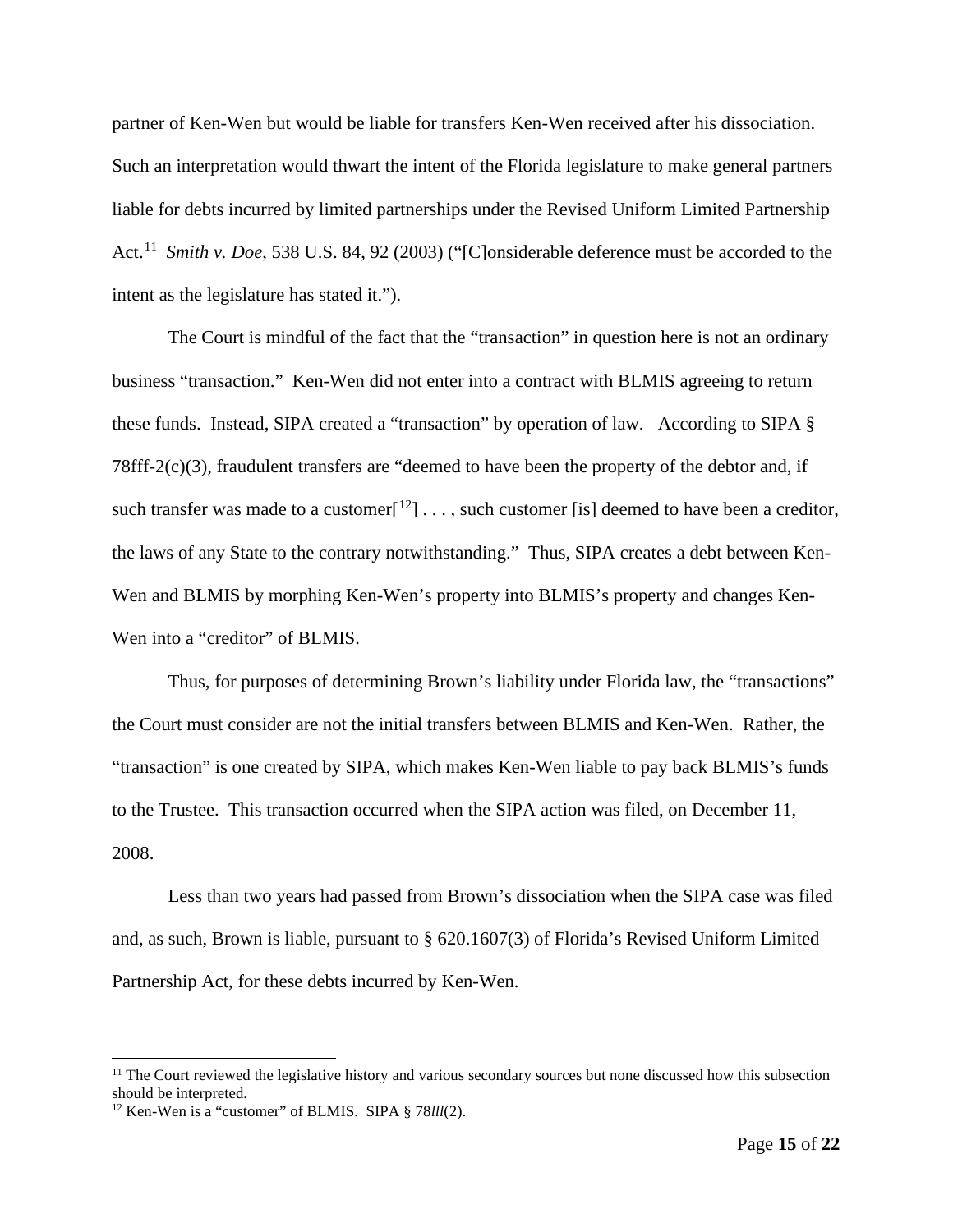### iii. Whether, when this transaction occurred, the other party does not have notice of the dissociation and reasonably believes that the person is a general partner?

The parties have provided no evidence that BLMIS had notice of Brown's dissociation and the Trustee has submitted evidence demonstrating that BLMIS reasonably believed that Brown was a general partner on December 11, 2008.

All of the requests for withdrawals made by Ken-Wen were made by Brown, personally. All four of Brown's requests were signed by "Kenneth Brown." The only discrepancy between the first three requests and the fourth request, which was made on November 2008, is that Brown signed the November 2008 request as "Kenneth Brown FLP," instead of "Kenneth Brown GP." Neiburg Decl. Ex. 21 (facsimile); *see also* Def.'s Dep. 78:23–24, ECF No. 181, Ex. 11 ("Q. And how did you sign this document? A. Kenneth Brown FLP.").

The use of "FLP," which is commonly used to mean "Family Limited Partnership,  $13"$ instead of "GP" is insufficient to put BLMIS on notice of Brown's dissociation. There is no genuine issue of material fact that BLMIS reasonably believed that Brown remained a general partner of Ken-Wen on December 11, 2008. Fla. St. § 620.1607(3).

Brown is liable for the fraudulent transfers made to Ken-Wen.

## **F. Whether Brown's discharge under chapter 11 of the Bankruptcy Code bars this action?**

In his opposition to the Trustee's motion, Brown raised, among other things, his chapter 11 bankruptcy discharge as a defense to liability on these fraudulent transfers. Reply ¶ 74, ECF No. 203. Brown filed chapter 11 bankruptcy in the Southern District of Florida on February 14, 2013. *See In re Brown*, 13-13343-EPK (S.D. Fla. Feb. 14, 2013). His plan was confirmed on March 3, 2015, and he received a bankruptcy discharge of his debts on October 19, 2017, pursuant to § 1141(d)(5). The order discharging Brown states: "The debtor is discharged from

<span id="page-15-0"></span><sup>13</sup> https://www.investopedia.com/terms/f/familylimitedpartnership.asp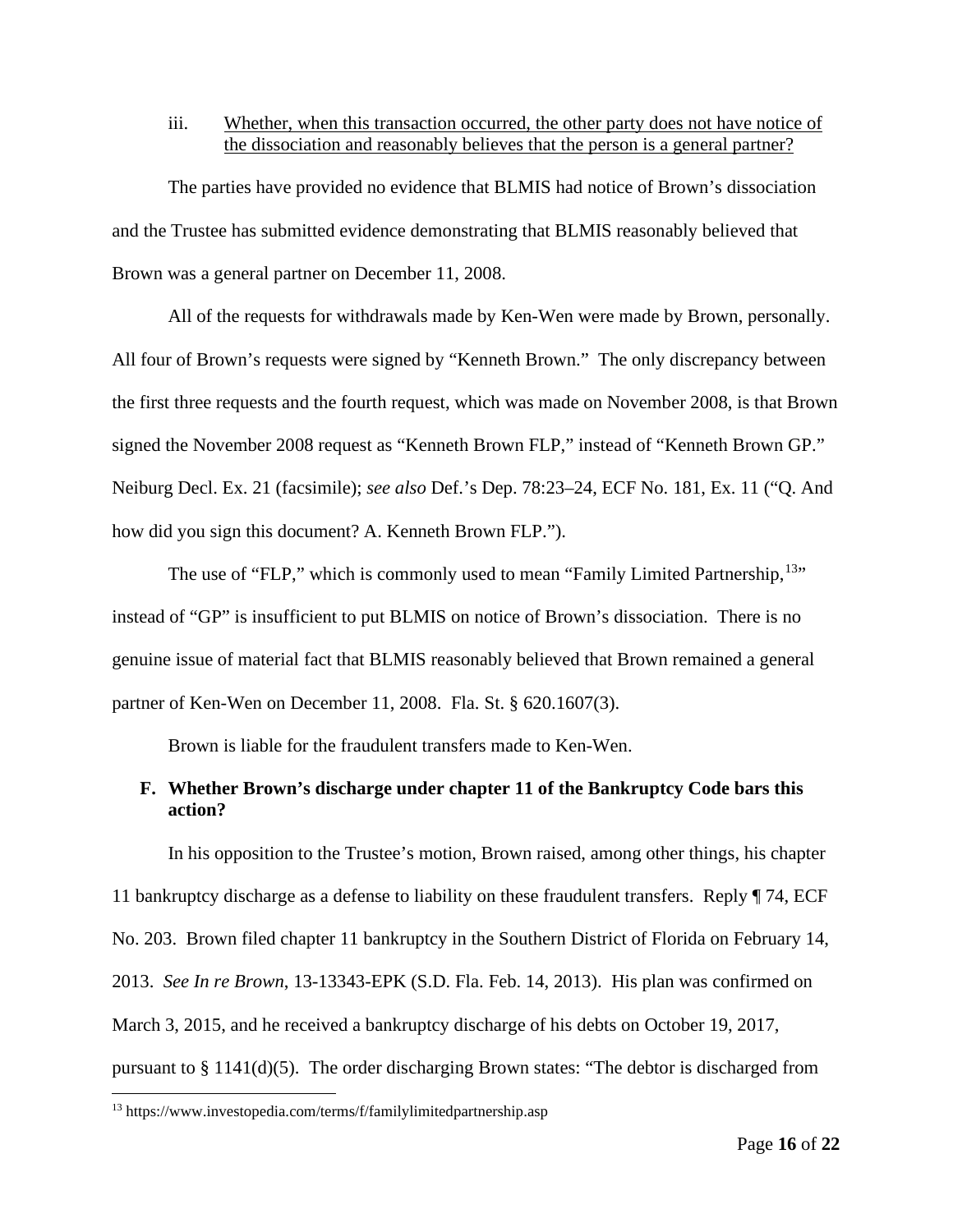any debt that arose before the date of confirmation of the Plan, and any debt of a kind specified in 11 U.S.C. §502(g), (h) or (i) except as provided in the Plan or in this Order; 6he discharge does not discharge a debtor from any debt excepted from discharge under 11 U.S.C. §523." Discharge Order, 13-13343-EPK (Bankr. S.D. Fla. Oct. 19, 2017), Fla.[14](#page-16-0) ECF No. 727; *see also*  $§ 1141(d)(2).$ 

Section  $523(a)(3)(A)^{15}$  $523(a)(3)(A)^{15}$  $523(a)(3)(A)^{15}$  excepts from discharge debts that are "neither listed nor scheduled under section  $521(a)(1)$  of this title, with the name, if known to the debtor, of the creditor to whom such debt is owed, in time to permit— if such debt is not of a kind specified in paragraph (2), (4), or (6) of this subsection, timely filing of a proof of claim, unless such creditor had notice or actual knowledge of the case in time for such timely filing." 11 U.S.C. § 523(a)(3)(A).

This exception applies only to known creditors. *See Leadbetter v. Snyder* (*In re Snyder*), 544 B.R. 905, 909 (Bankr. M.D. Fla. 2016) ("Because the Debtors had no knowledge about a potential claim . . . and therefore could not have scheduled any such claim at the time this case was filed, § 523(a)(3)(A) does not render the . . . claim nondischargeable."); *Aetna Cas. & Sur. Co. v. Wilson* (*In re Wilson*), 200 B.R. 72, 74 (Bankr. M.D. Fla. 1996) ("[I]t is clear that [creditor] was not known by the Debtor as an entity which was or might assert a claim against it. For this reason, it is evident that the exception set forth in § 523(a) is not applicable.").

<span id="page-16-0"></span><sup>&</sup>lt;sup>14</sup> The Court is using the term "Fla. ECF" to reference a document that is filed on the docket of Brown's chapter 11

<span id="page-16-1"></span>case.<br><sup>15</sup> Section 523(a)(3)(B) is inapplicable here as this debt is not a fraudulently incurred debt. "[T]he Ponzi scheme presumption applies only to the intent of the Ponzi scheme perpetrators, not to the intent of the people they lure into the scheme." N*ationwide Judgment Recovery Inc. v. Grimaldo* (*In re Grimaldo*), No. 20-11770-T7, Adv. No. 20- 1076-t, 2021 WL 3716393, at \*4 (Bankr. D.N.M. Aug. 20, 2021). Brown is a transferee and not subject to the Ponzi scheme presumption. *Id.* There is no evidence that Brown has the "requisite intent" necessary to have this debt excepted under § 523(a)(3)(B). *Husky Int'l Elecs., Inc. v. Ritz*, 578 U.S. 356, 365 (2016) ("[T]he recipient of the transfer—who, **with the requisite intent**, also commits fraud—can obtain assets by his or her participation in the fraud.") (emphasis added) (cleaned up); *see also Sauer Inc. v. Lawson* (*In re Lawson*), 791 F.3d 214, 222 (1st Cir. 2015) ("We hold that the fraud exception to discharge codified at § 523(a)(2)(A) continues to bar from discharge debts incurred through knowing and intentional receipt of fraudulent conveyances as it has since 1867."); *McClellan v. Cantrell*, 217 F.3d 890, 893 (7th Cir. 2000) (holding same). Brown is an "innocent investor" (aka a good faith investor). *See* Trustee's Ltr. dated Feb. 20, 2014 at 1, ECF No. 42.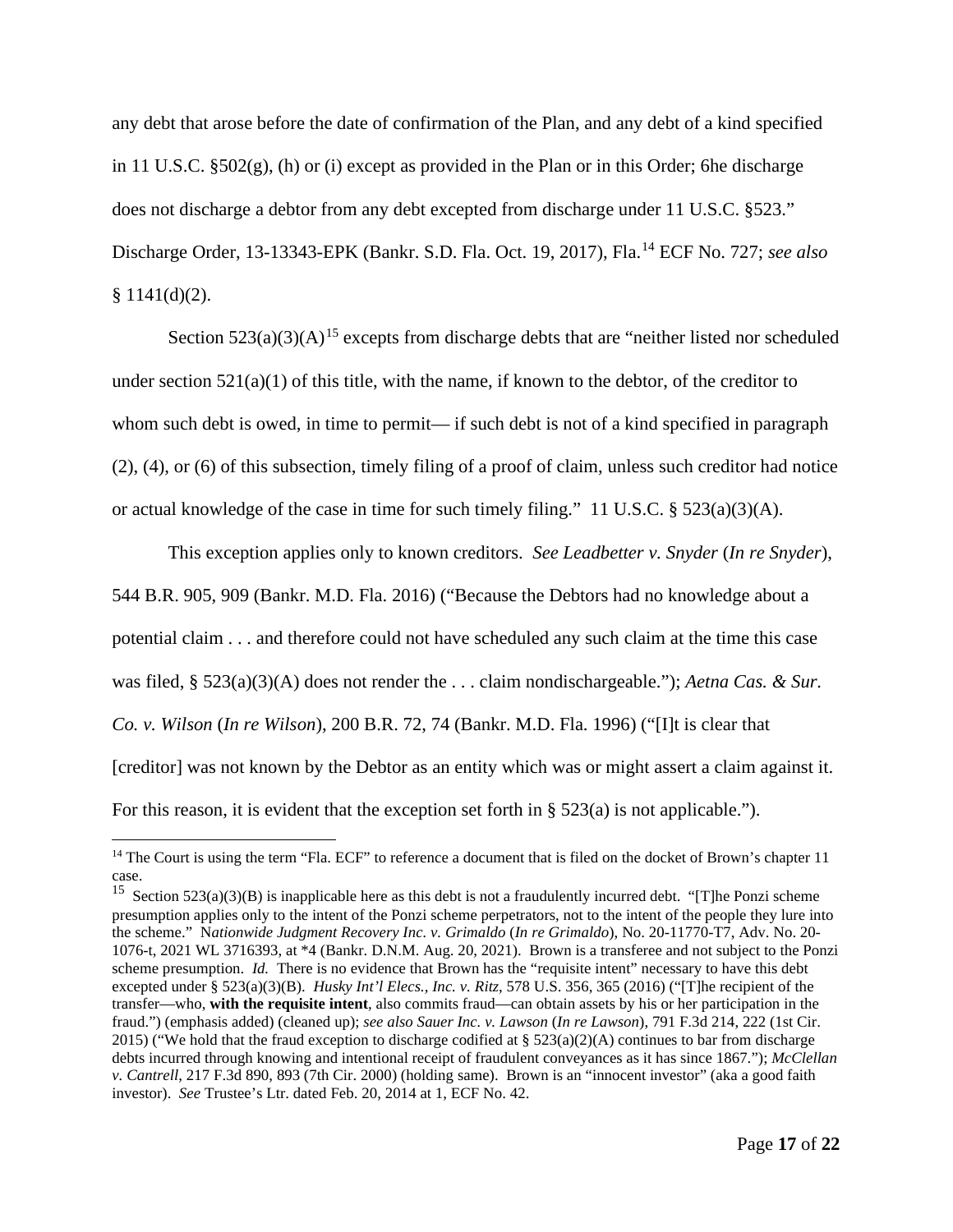Despite the fact that Brown argues that he had no notice of this adversary proceeding until November 2015, (Reply  $\P$  23(k), ECF No. 203), this adversary proceeding was listed as a response to question four on his statement of financial affairs ("SOFA"), which was filed in his chapter 11 case on March 11, 2013. *See* SOFA, at 3, 13-13343-EPK, Fla. ECF No. 25 (listing "Irving H. Picard, Trustee for the Liquidation of Bernard L. Madoff Investment Securities, LLC v. Ken-Wen Family Limited Partnership; Kenneth W. Brown, in his capacity as a General Partner of the Ken-Wen Family Limited Partnership, Wendy Brown, and RBC Centura Bank ADV. Pro. No. 10-04468 (BRL)" as a bankruptcy adversary proceeding pending in the United States Bankruptcy Court for the Southern District of New York). No address was provided for the BLMIS Trustee nor was he listed on the affidavit of service. Scheds. & SOFA, at 36-38, Fla. ECF 25. Since this action was listed in his bankruptcy petition, it cannot be disputed Brown knew of this debt at the time of his bankruptcy filing.

The deadline for filing proofs of claim ("Claims Bar Date") in Brown's chapter 11 case was May 15, 2013. Or. Estab'ng Claims Bar Date, 13-13343-EPK (Mar. 19, 2013), Fla. ECF No. 33. The order establishing the Claims Bar Date was entered on March 19, 2013, which was just days after Brown filed his statement of financial affairs. It is clear from the documents filed in Brown's chapter 11 case that Brown knew of this debt prior to the order establishing the Claims Bar Date. *Roth v. Jennings*, 489 F.3d 499, 509 (2d Cir. 2007) (courts may take judicial notice of documents if no serious question as to its authenticity exists).

The plan provided for a 100% dividend to unsecured creditors. Final R. ¶ 1, Fla. ECF No. 716. As a known creditor of Brown, the Trustee was entitled to receive notice of the bankruptcy filing and Claims Bar Date in order to be able to fully participate in the case. *In re Manausa*, 2013 WL 12233953, at \*3 (Bankr. N.D. Fla. Dec. 12, 2013); *see also Elliot v. Gen. Motors, LLC*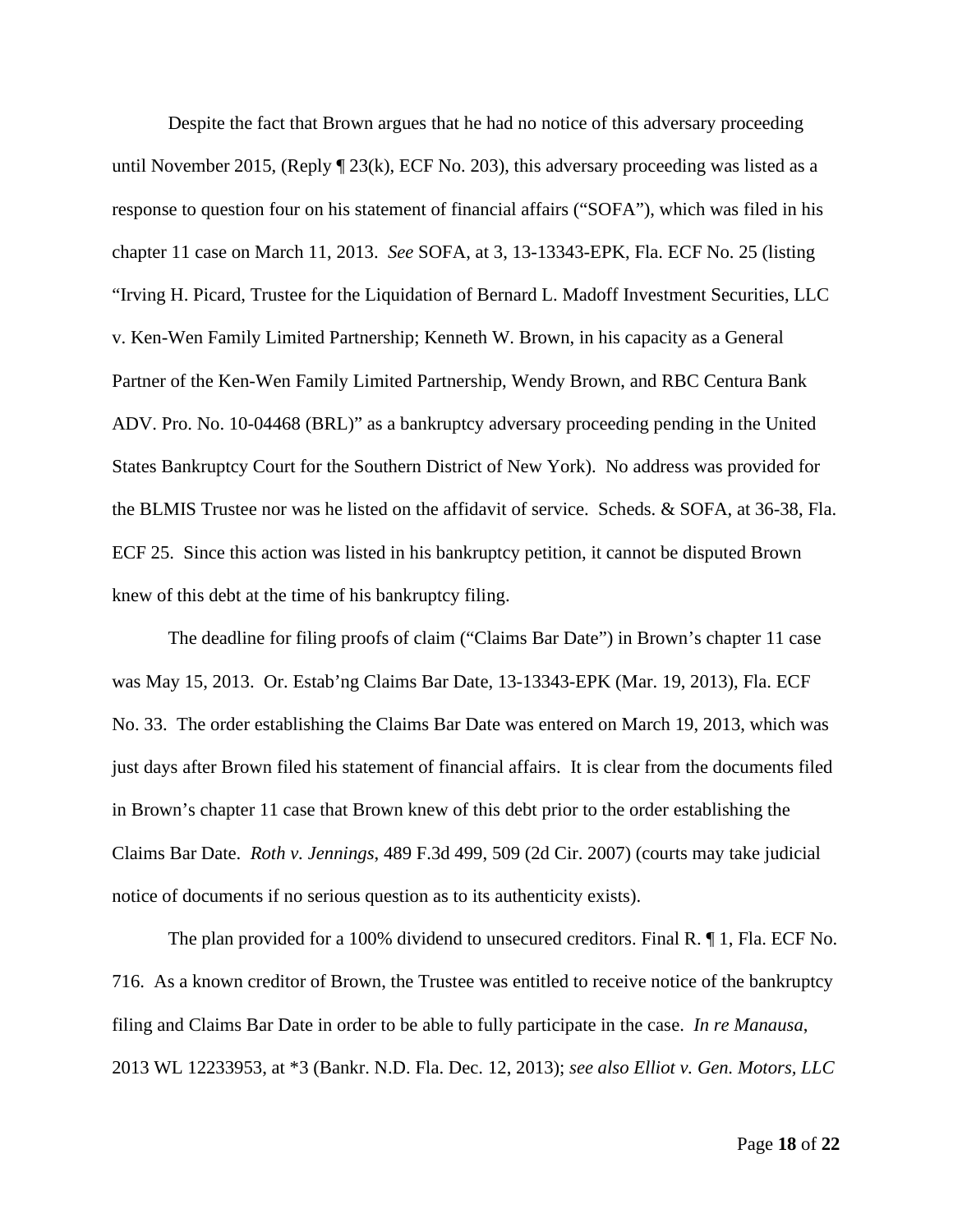(*In re Motors Liquidation Co.*), 829 F.3d 135, 159 (2d Cir. 2016) ("If the debtor knew or reasonably should have known about the claims, then due process entitles potential claimants to actual notice of the bankruptcy proceedings, but if the claims were unknown, publication notice suffices.").

The Trustee acknowledges learning of Brown's bankruptcy on October 22, 2015.<sup>16</sup> Request for Default ¶ 18 (Oct. 30, 2015), ECF No. 62. Brown has failed to provide evidence that Trustee received notice of this bankruptcy case in time to file a proof of claim. This was conceded at oral argument. As such, this debt was not discharged in Brown's chapter 11 case, pursuant to  $\S$  523(a)(3)(A).

#### **G. Other Issues**

#### i. Insufficient Service of Process, Personal Jurisdiction, Venue

In his opposition to the Trustee's motion, Brown asserts many arguments that contradict his earlier pleadings. Aside from the ones mentioned earlier in this decision, Brown argues that he was not properly served, that the Court lacks personal jurisdiction over him, and that this Court is not the proper venue.

Brown has waived these defenses by failing to assert them in his motion to dismiss or in his answer. Fed. R. Civ. P. 12(h)(1); Mot. Dismiss, ECF No. 95 (failing to raise issue of service of process, personal jurisdiction, and venue); Def.'s Answer, ECF No. 122) (same). He also failed to raise them in his summary judgment motion. Mot. Summ. J., ECF No. 174.

#### ii. Subject Matter Jurisdiction

Brown argues that this Court does not have subject matter jurisdiction over this proceeding. Such an argument is wholly without merit. The Court has subject matter

<span id="page-18-0"></span><sup>&</sup>lt;sup>16</sup> By this time, the stay was lifted. Order Confirm. Plan ¶ 27, Fla. ECF No. 420 (lifting stay upon effective date of the plan). Payments were completed under the plan by October 15, 2015. Plan Admin.'s Rep., Fla. ECF No. 639.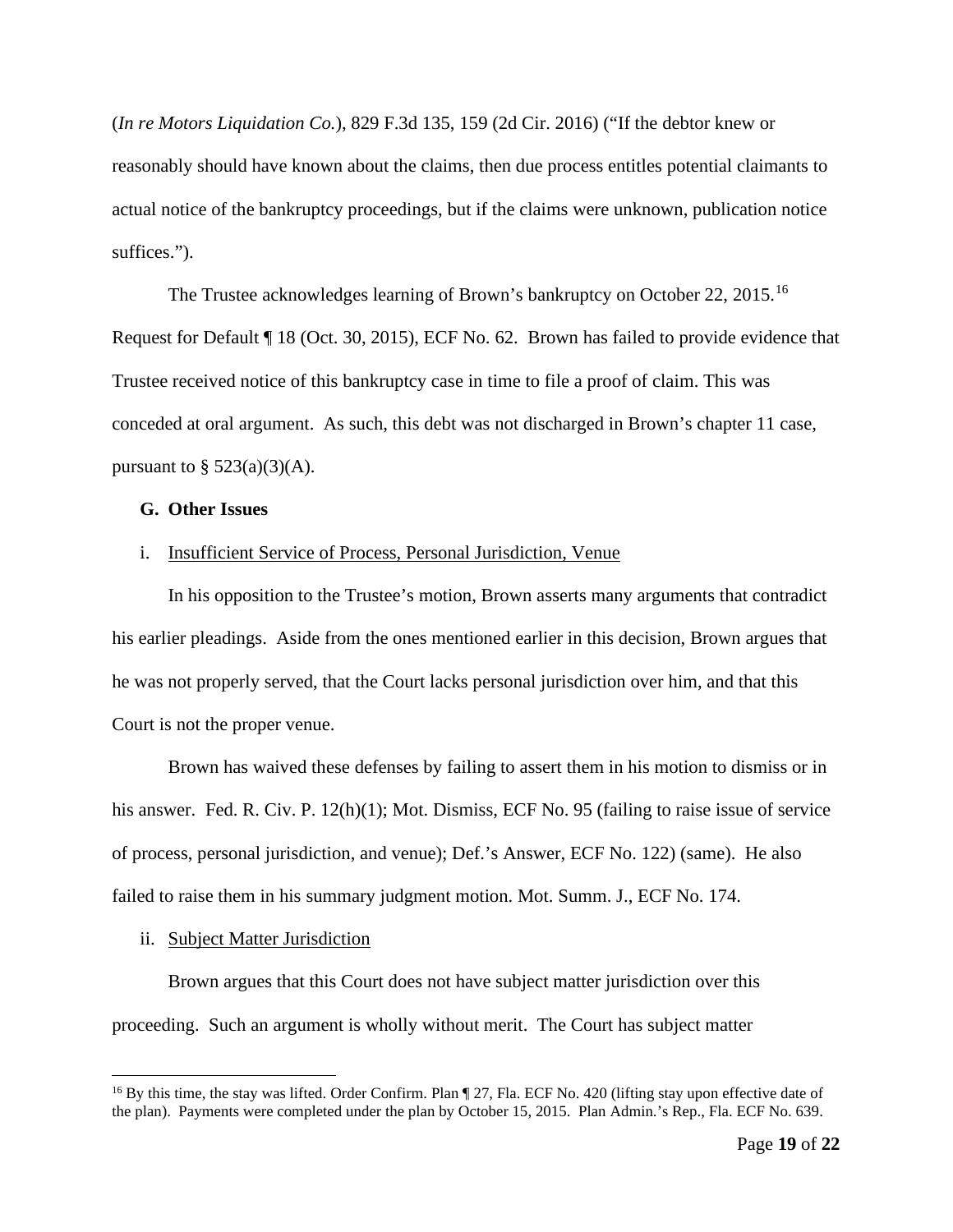jurisdiction over this adversary proceeding under SIPA § 78eee(b)(4), 28 U.S.C. § 1334, 157(a) & (b), and Order No. M10-450 (S.D.N.Y. July 10, 1984), as amended by Amended Standing Order of Reference No. M10-468, 12 Misc. 00032 (S.D.N.Y. Jan. 31, 2012). *See Picard v. BAM L.P.* (*In re BLMIS*), 624 B.R. 55, 57 (Bankr. S.D.N.Y. 2020) (finding that the Court had subject matter jurisdiction over actions seeking to recover fraudulent transfers during the two-year period before the petition date); *SIPC v. BLMIS (In re Madoff)*, 531 B.R. 439, 455–57 (Bankr. S.D.N.Y. 2015) (rejecting argument that this Court lacks subject matter jurisdiction over similar avoidance actions).

#### iii. Ken-Wen is not a Mere Conduit

Brown argues that Ken-Wen was a "mere conduit" and as such should not be liable for the fraudulent transfers. "[A]n initial transferee is the person who has dominion and control over the subject of the initial transfer to the extent that he or she may dispose of it as he or she pleases, such as investing the whole amount in lottery tickets or uranium stocks." *Sec. Inv. Prot. Corp. v. Stratton Oakmont, Inc.*, 234 B.R. 293, 313 (Bankr. S.D.N.Y. 1999) (cleaned up). A "mere conduit" is someone who possesses the money but is "powerless to put the money to his or her own purposes." *Id.* (cleaned up).

The Trustee provided evidence that Ken-Wen received this money in its own bank accounts and had complete dominion and control over the funds. The only persons with access to the bank accounts of Ken-Wen were its general partners, Brown and his former spouse.

#### iv. Brown Did Not Take for Value

Brown asserts the "for value" defense under  $\S$  548(c). That defense is not available to him in this case. "[E]very circuit court to address this issue has concluded that an investor's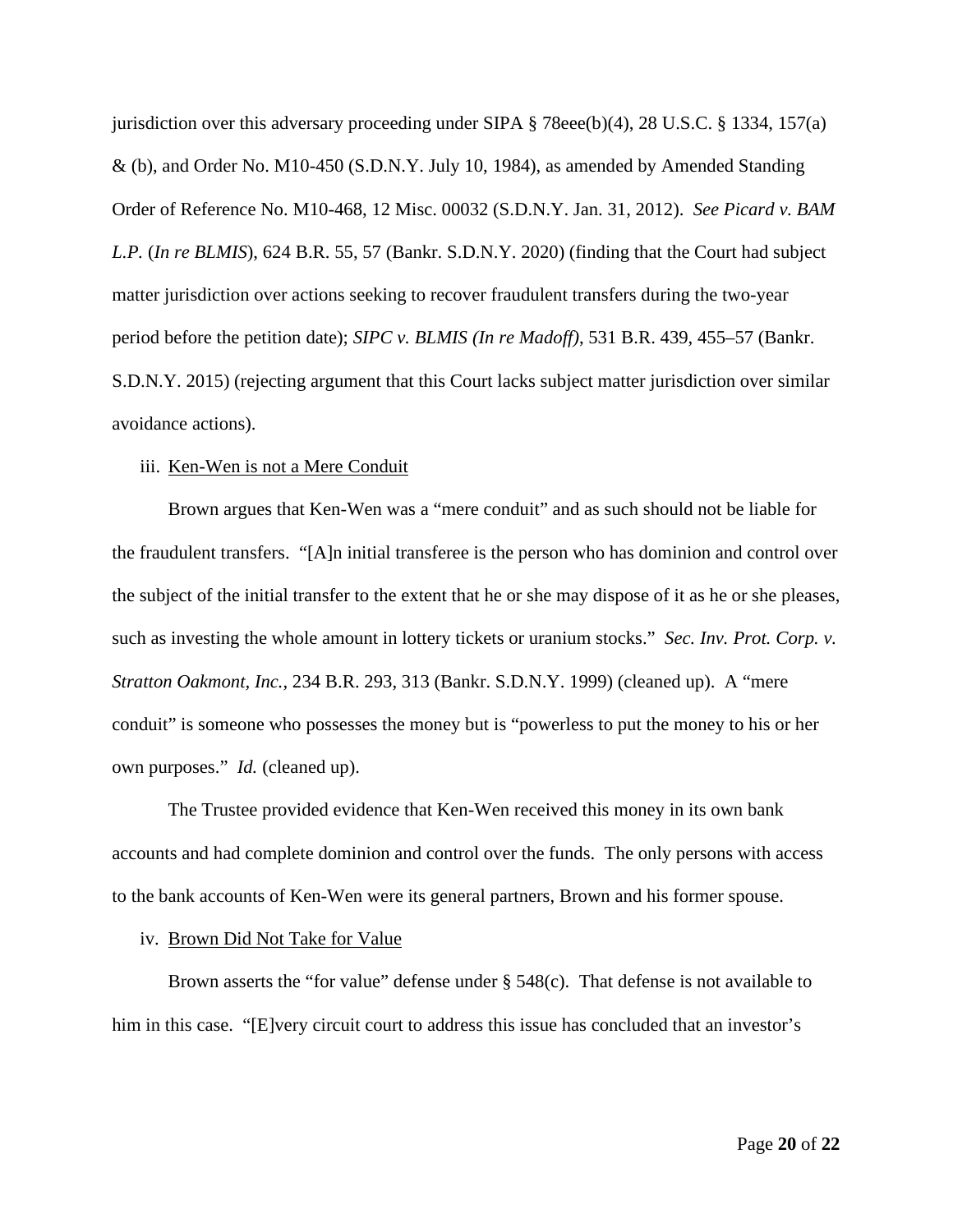profits from a Ponzi scheme are not 'for value.'" *Picard v. Cohen* (*In re BLMIS*), No. 08- 01789(SMB), 2016 WL 1695296, at \*6 (Bankr. S.D.N.Y. Apr. 25, 2016).

## v. Whether additional discovery is appropriate before summary judgment may be granted?

At oral argument, Brown's counsel argued that this Court should not grant the Trustee's motion for summary judgment because the Court had not yet ruled on Brown's motion to compel discovery of Ken-Wen and Wendy Brown. Mot. Compel, ECF No. 172. Brown's motion was set to be argued before the Court on November 17, 2021, until the parties stipulated to remove the motion from this Court's agenda and adjourned the motion "*sine die*."[17](#page-20-0) J. Stip. & Order ¶ 1, ECF No. 175. That stipulation also scheduled the date for the hearing on Brown's motion for summary judgment and the Trustee's cross-motion for summary judgment. *Id.* ¶ 5.

If Brown wished to have this Court rule on that motion, he should not have agreed to adjourn it *sine die*. Moreover, Brown's motion is an exact replica of the one that Judge Bernstein already denied on February 5, 2020. *Compare* Mot. Compel, ECF No. 146 *with* Mot. Compel, ECF No. 172; *see also* Order, ECF No. 147 (denying Brown's motion to extend fact discovery).

<span id="page-20-0"></span><sup>&</sup>lt;sup>17</sup> Sine die, Black's Law Dictionary (11th ed. 2019) ("With no day being assigned (as for resumption of a meeting or hearing).").